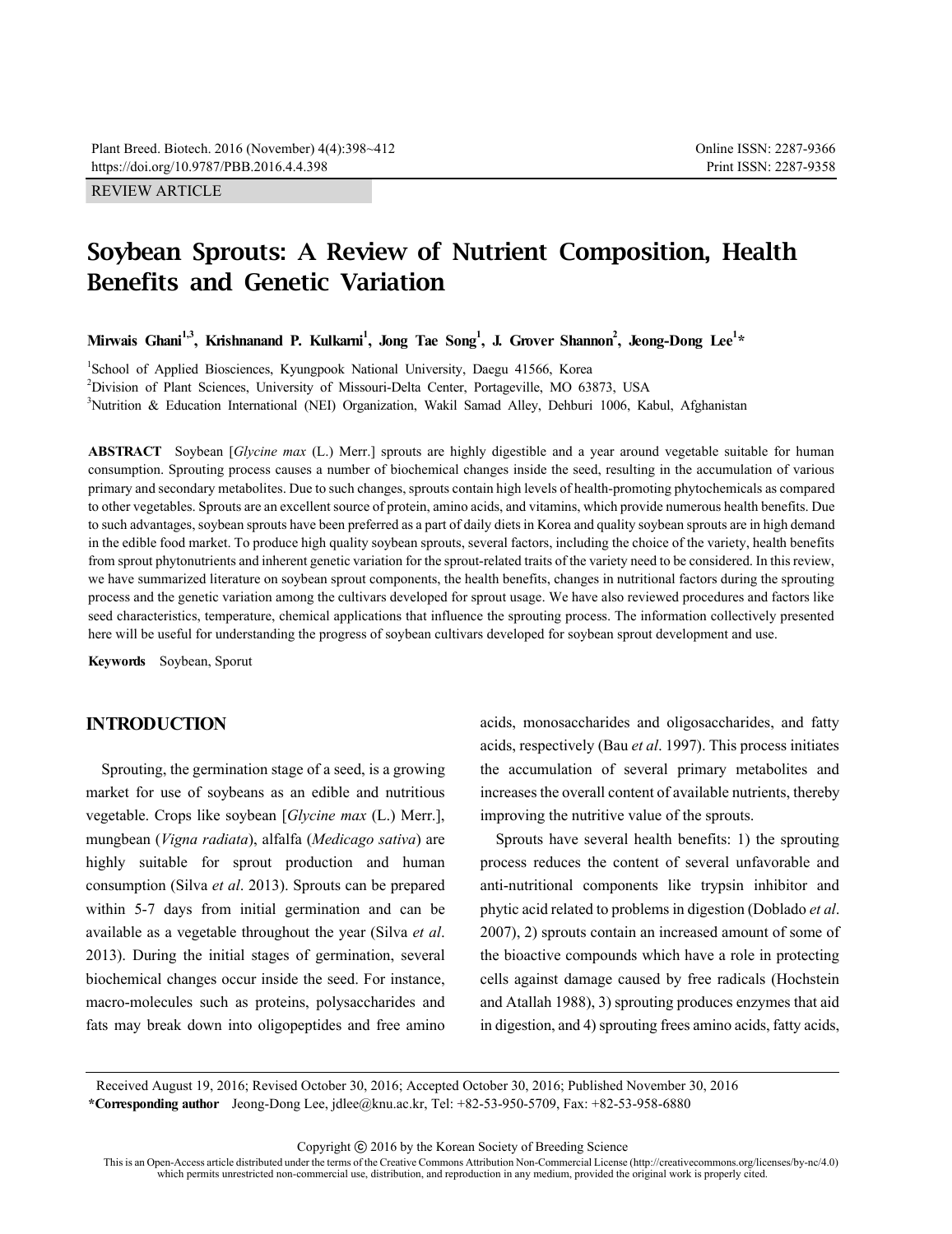vitamins and minerals that otherwise would not be available for human nutrition.

Soybean sprouts (*Kongnamul* in Korea) have been preferred as a part of the daily diet in Korea, Japan and China over the years. The exact origin of *kongnamul* is unknown, but it is assumed that it has been eaten since the period of Three Kingdoms of Korea (B.C. 1-935) or the early Goryeo era (918-1392). Records of *kongnamul* can be found in the documents from the Goryeo era, *Hyangyak Gugeupbang* where cultivation of sprouts are mentioned. Taejo, the first King of Goryeo, and his soldiers were saved from starvation by growing bean sprouts in nearby streams. In the Joseon era (1392-1897) the document *Sallim gyeongje*, briefly refer to sprout cooking methods and in another Joseon era document *Seonghosaseol* it is stated that the poor used *kongnamul* to make *juk. Kongnamul* is again mentioned in *Cheongjanggwanjeonseo* as the main food consumed during famines (https://en.wikipedia.org/wiki/Kongnamul).

There is increased demand for soybean varieties that efficiently produce high quality sprouts. Cataloguing information of the nutrient composition and health benefits of sprouts and genetic variation for sprout-related traits in soybean cultivars developed for sprout purposes would be highly useful for breeders and farmers. In this review, we conducted a comprehensive assessment of changes in nutritional factors during the sprouting process and their benefits for human health, factors affecting the sprouting process and the available genetic variation among the cultivars developed for soybean sprout production.

## **SOYBEAN AND SOYBEAN SPROUTS**

Soybeans are an important part of the typical Korean diet due to the protein, oil and other components (Liu 1999). Soybean seed contains an average of 40% protein and 20% oil on a dry weight basis. The remaining 40% of the seed is comprised of carbohydrates, vitamins, phytochemicals, minerals and other minor elements. Different recipes like soymilk, soy sprouts, vegetable soybean and soy paste, served with rice are preferred among many oriental people. Among them, sprouts have been a common vegetable for centuries, particularly in areas where seasonal vegetables

were not available during the winter season (Shi *et al*. 2010; Yang *et al*. 2015). Soybean sprouts have been used in different recipes like soy sauce, mixing with rice, in soup and as a fresh salad. This diversity of consumption of soybean sprouts has increased demand of soybean varieties that produce high quality sprouts. Thick hypocotyls, high germination percentage, rapid water absorption, small seed size, and high yield are important factors in soybean sprout production (Kim *et al*. 1994; Park *et al*. 1994). Soybean sprouts have high nutritional value and are relatively easy to produce, making them a desirable vegetable (Lee *et al*. 2007a).

# **HEALTH BENEFITS AND NUTRITIONAL COMPOSITION OF THE SOYBEAN SPROUTS**

Soybean sprouts contain nutritional components including isoflavones (Phommalth *et al*. 2008), riboflavin and niacin (Kylen and McCready 1975) along with crude protein, amino acids and lipids (Mostafa and Rahma 1987). They also contain high amounts of macro- and micro-elements such as sodium, zinc, copper, potassium, iron, phosphorus, magnesium and manganese. These constituents are distributed in the hypocotyls and cotyledons in varied amounts depending on the soybean variety (Plaza *et al*. 2003; Youn *et al*. 2011). Consumption of soybean sprouts provide numerous health benefits like reducing the risk of cardiovascular diseases and cancer, due to the presence of several health-promoting phytochemicals with high antioxidant properties (Prakash *et al*. 2007). In addition, anti-nutritional factors like hemagglutinin, trypsin inhibitors, and lipoxygenase decrease during sprouting (Shi *et al*. 2010). Most of these compounds benefit human health and are discussed in details below.

#### **Amino acid and protein content**

Amino acids and proteins are the building blocks of life. Every cell in humans uses amino acids to synthesize proteins, which are essential to perform different functions like transport and storage of nutrients and development of cell structure, etc. (Zaman *et al*. 2010). Crude protein levels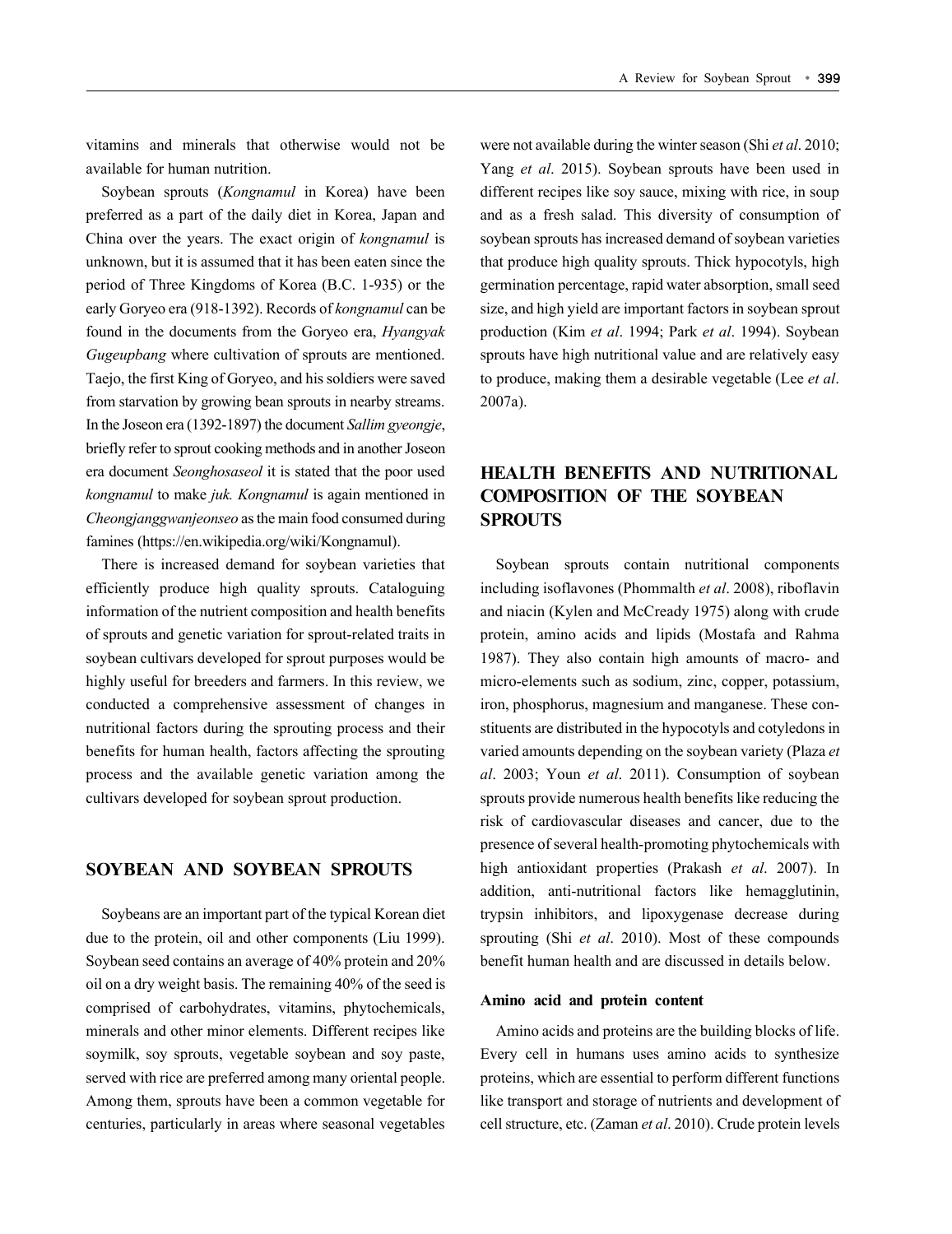of up to 46% have been reported in soybean sprouts (Bau *et al*. 1997), but levels vary during sprouting. Lee and Chung (1982) reported an increase in the crude protein content, whereas Choi *et al*. (2000b) reported a decrease in the crude protein levels after 5 days of sprouting.

Soybean sprouts contain high amounts of essential and non-essential amino acids (Oh *et al*. 2004; Suh *et al*. 2004; Oh *et al*. 2005; Park *et al*. 2005; Yun *et al*. 2005; Oh *et al*. 2006a; Oh *et al*. 2006b; Oh *et al*. 2007a; Oh *et al*. 2007b; Oh *et al*. 2007c; Oh *et al*. 2008; Phommalth *et al*. 2008; Cho *et al*. 2009; Oh *et al*. 2009a; Oh *et al*. 2009b; Kim *et al*. 2013) (Table 1). The concentration of the total amino acids varies across different soybean genotypes (Table 1) and during the days of sprouting (Song *et al*. 2000). For instance, sprouts from the variety Bosug contained higher amounts of amino acids than other cultivars. Another cultivar, Pungsannamulkong (Pungsannamul) (Suh *et al*. 1996) was found to contain 348 mg amino acids per gram of sprout (Oh *et al*. 2005). The cultivars Dagi and Sunam contained relatively lesser amounts of amino acids (Table 1). Free amino acid content was also found to vary during the sprouting process. Generally, most of the free amino acids increased during sprouting (Yang 1981). Soybean seeds collected from Japan, United States and China were

reported to have 437.2 mg, 452.2 mg and 367.2 mg/100 g of free amino acids and increased up to 12,768.8 mg, 10,845.9 mg, and 11,931 mg/100 g dry weight, respectively during the sprouting process (Mizuno and Yamada 2006). Particularly, the asparagine increased dramatically (Byun *et al*. 1977; Lee and Hwang 1996). Asparagine contents were 25% of dry weight after 15 days sprouting (Byun *et al*. 1977), and it increased from 42.9 mg/100 g in the seed to 7,423.3 mg/100 g in the sprout. The content of asparagine and aspartic acid varied among the different soybean varieties and showed positive correlation with sprouting days (Lee and Hwang 1996). Soybean sprout soup is one of best hangover foods in Korea because of its asparagine content, which is known to have detoxifying effects on acetaldehyde, a highly toxic metabolite produced in alcohol metabolism in humans (Lee and Hwang 1996). Significant increases have been observed in the concentrations of glutamate, histidine, alanine, proline, lysine, valine and isoleucine during sprouting (Friedman and Brandon 2001; Villaluenga *et al*. 2006). These reports show substantial variation for the amino acid content and composition, especially for the essential amino acids.

|              |                          | Amino acid (mg/g)        |          |                          | Isoflavone content $(\mu g/g)$ |        | Reference               |
|--------------|--------------------------|--------------------------|----------|--------------------------|--------------------------------|--------|-------------------------|
| Cultivar     | Total                    | Essential                | Daidzein | Glycitein                | Genestein                      | Total  |                         |
| Aga3         |                          | $\overline{\phantom{a}}$ |          |                          |                                | 10,788 | Phommalth et al. 2008   |
| Anpyeong     | 44.5                     |                          |          |                          |                                | 2,679  | Yun <i>et al.</i> 2005  |
| <b>Bosug</b> | 396                      | 174                      | 1,422    | 382                      | 2,087                          | 3,891  | Oh et al. 2005          |
| Dagi         | 42.8                     | $\overline{\phantom{a}}$ | 1,073    | 774                      | 1,722                          | 3,569  | Oh et al. 2004          |
| Galchae      | $\overline{\phantom{a}}$ | $\overline{\phantom{a}}$ | 460      | 970                      | 670                            | 2,120  | Oh et al. 2009a         |
| Hoseo        | 133                      | 56                       | 1,160    | $\blacksquare$           | 1,240                          | 2,600  | Oh et al. 2008          |
| Jangki       | 238                      | 83                       | 2,092    | 733                      | 2,412                          | 5,237  | Oh et al. 2006a         |
| Jonam        | 82                       | 14                       | 1,135    | $\overline{\phantom{a}}$ | 1,832                          | 3,574  | Oh et al. 2007a         |
| Pungwon      | 169                      | 69                       | 2,587    | 2,959                    | $\overline{\phantom{a}}$       | 5,935  | Oh et al. 2007c         |
| Sohwang      | $\overline{\phantom{a}}$ | $\overline{\phantom{a}}$ | 816      | 1,099                    | 1,126                          | 3,041  | Cho et al. 2009         |
| Sojin        | 46.6                     |                          |          | ٠                        | $\overline{\phantom{a}}$       | 3,765  | Park <i>et al.</i> 2005 |
| Sokang       | 295                      | 127                      | 1,612    | 777                      | 2,129                          | 4,518  | Oh et al. 2006b         |
| Sunam        | 43.5                     | $\overline{\phantom{a}}$ | 391      | 93                       | 1,160                          | 1,644  | Suh <i>et al.</i> 2004  |
| Tawonkong    | $\overline{\phantom{a}}$ | 21                       |          |                          | $\overline{\phantom{a}}$       | 713    | Kim <i>et al.</i> 2013  |
| Wonheug      | $\overline{\phantom{a}}$ | 19                       |          | ٠                        |                                | 1,309  | Kim <i>et al.</i> 2013  |
| Wonhwang     | 174                      | 63                       | 2,052    | 764                      | 2,554                          | 5,370  | Oh et al. 2007b         |
| Wonkwang     | 104                      | 46                       | 1,493    | -                        | 1,685                          | 3,481  | Oh et al. 2009b         |

**Table 1.** Amino acid and isoflavone content in soybean sprouts in 17 soybean cultivars.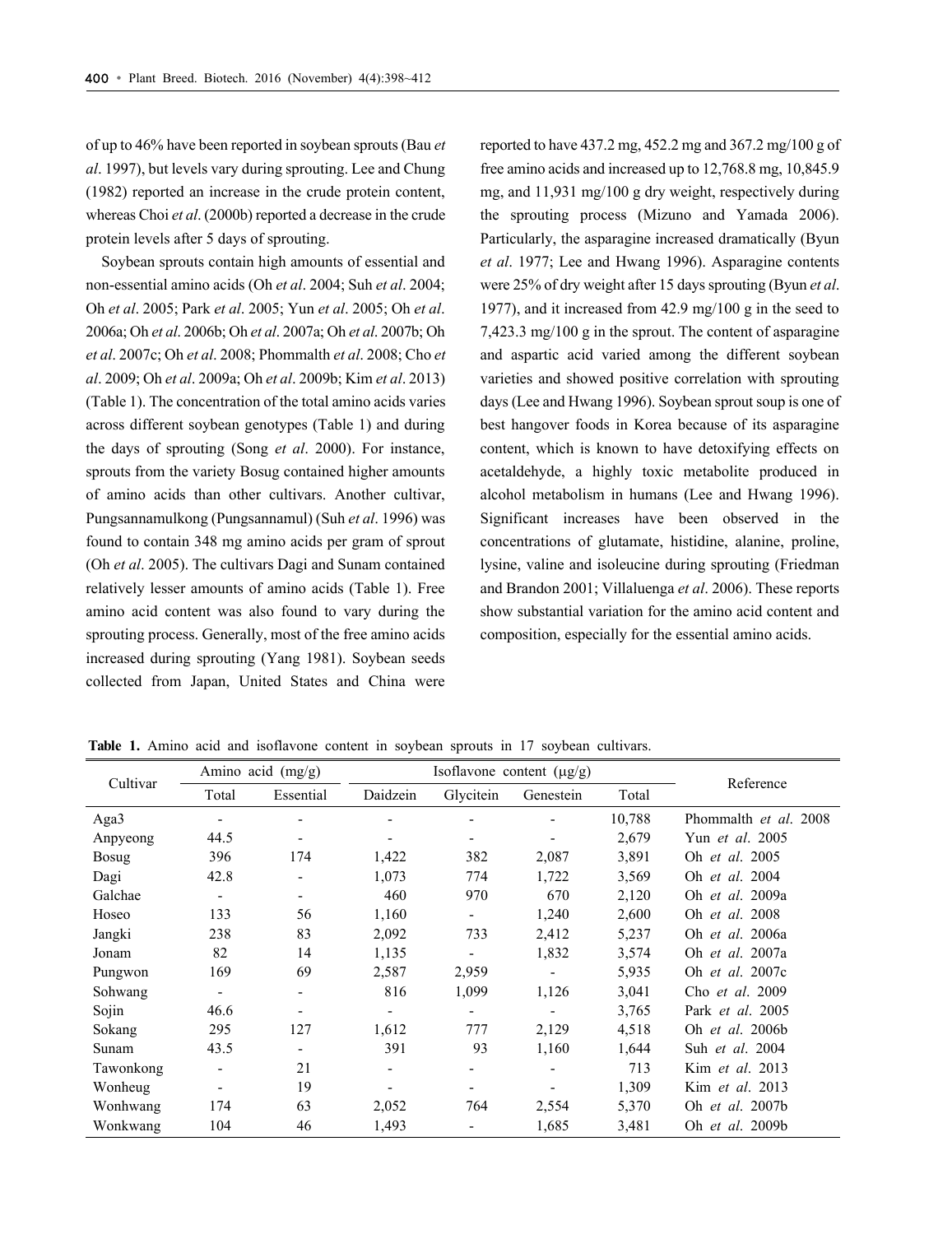#### **Oil and fatty acid content**

Soybean oil is one of the most preferred vegetable oils used for food and other applications. Oil content ranges from 8.3% to 27.9%, with an average of 18.1% on a 13% moisture basis in soybean seed (Liu 1999; Wilson 2004). Soybean oil is a fat, and a soluble vitamin transporter throughout the body and helps adjust body temperature (Karasulu *et al*. 2011). Oil content decreased (Kim 1981) from 15% to 10% during sprouting (Shi *et al*. 2010). The quality of soybean oil is primarily associated with its fatty acid composition. Slight changes in fatty acid levels of sprouts have been reported. Mizuno and Yamada (2006) observed slight increases in palmitic acid, stearic acid and oleic acid contents but decreases in linoleic acid (LA) and -linolenic acid (ALA) contents during sprouting. Lee *et al*. (2002) reported increase in the LA content, but a decrease in the ALA content in 5-day-old sprouts. Contrary to this, the ALA content increased (Dhakal *et al*. 2009) or did not change during sprouting (Dhakal *et al*. 2014). Similar results were found in sprouts of the soybean variety, Calland after 5 days of sprouting (Mostafa and Rahma 1987). Therefore, fatty acid composition of soybean sprouts depends not only on the cultivar, but also on other factors like the days of sprouting (Dhakal *et al*. 2009) and growth environment (Yang *et al*. 1982).

#### **Isoflavone content**

Isoflavones are a class of phytoestrogens, the plantderived compounds that possess a wide range of biological activities (Shi *et al*. 2010). Although many plants are reported to contain isoflavones, four plants namely soybean, chickpea, onion and apple have been reported as the major sources of isoflavones (Dixon and Sumner 2003). Consumption of isoflavones provide various health benefits such as decreasing risks of cardiovascular disease, menopausal symptoms, protection from cancers, and bone resorption (Messina 2000; Allred *et al*. 2004; Prakash *et al*. 2007). Due to these advantages, selection for high isoflavones content in soybean seeds has been a goal of soybean breeders in recent years.

Total isoflavone content in soybean seed range from 0.05% to 0.5% of the dry weight (Lee *et al*. 2004). Several studies have been conducted to reveal the type and quantities of isoflavones in soybean seed and sprouts (Messina *et al*. 1994; Anderson and Ganer 1997; Kim *et al*. 2003; Kim *et al*. 2006). Generally, the isoflavone content in soybean sprouts is higher than in the seed (Kim *et al*. 2003; Kim *et al*. 2004; Kim *et al*. 2006). Distribution of isoflavone content varies in roots, cotyledons and hypocotyls of soybean plants (Kim *et al*. 2003; Kim *et al*. 2006). High quantities of isoflavones have been observed in roots and hypocotyls compared to the other sprout components (Lee *et al*. 2007c). Large phenotypic variation for isoflavone content has been observed in soybean sprout genotypes (Table 1). For instance, 7-day-old sprouts produced from the cultivar Aga3 contained isoflavone concentration of 10,788  $\mu$ g/g, compared to 3,556  $\mu$ g/g contained in the sprouts from Pungsannamul, the most favored sprout cultivar in Korea (Phommalth *et al*. 2008). The cultivars, Pungwon (Oh *et al*. 2007c) and Wonhwang (Oh *et al.* 2007b) had isoflavone contents of 5,935  $\mu$ g/g and  $5,370 \mu$ g/g, respectively. Similarly, the cultivar Tawonkong (Kim *et al*. 1996) was reported to have low sprout isoflavone content (Kim *et al*. 2013). Isoflavone content in soybean seed and sprouts not only depends on the soybean cultivar, but it is also affected by the year of seed production, temperature, light and soybean field conditions (Hoeck *et al*. 2000; Xu *et al*. 2003; Seguin *et al*. 2004; Zhu *et al*. 2005). For instance, light caused an increase in the isoflavone content during sprouting (Chi *et al*. 2005).

#### **Vitamin content**

Vitamins are essential organic compounds having a high impact on human health. They are essential for plant and animal metabolism due to their role as enzymatic cofactors (Asensi-Fabado and Munné-Bosch 2010). Vitamin deficiencies may cause disorders which can be severe and even lethal in some cases. An adequate supply of vitamins can thus prevent such diseases and disorders (Kraemer *et al*. 2008). Since humans cannot synthesize vitamins, they must be acquired from their diets (Miret and Munné-Bosch 2014).

Soybean seeds are known to contain vitamin A, B1, E, and C (Collin and Sanders 1976). Many experiments have revealed that sprouting significantly improves content of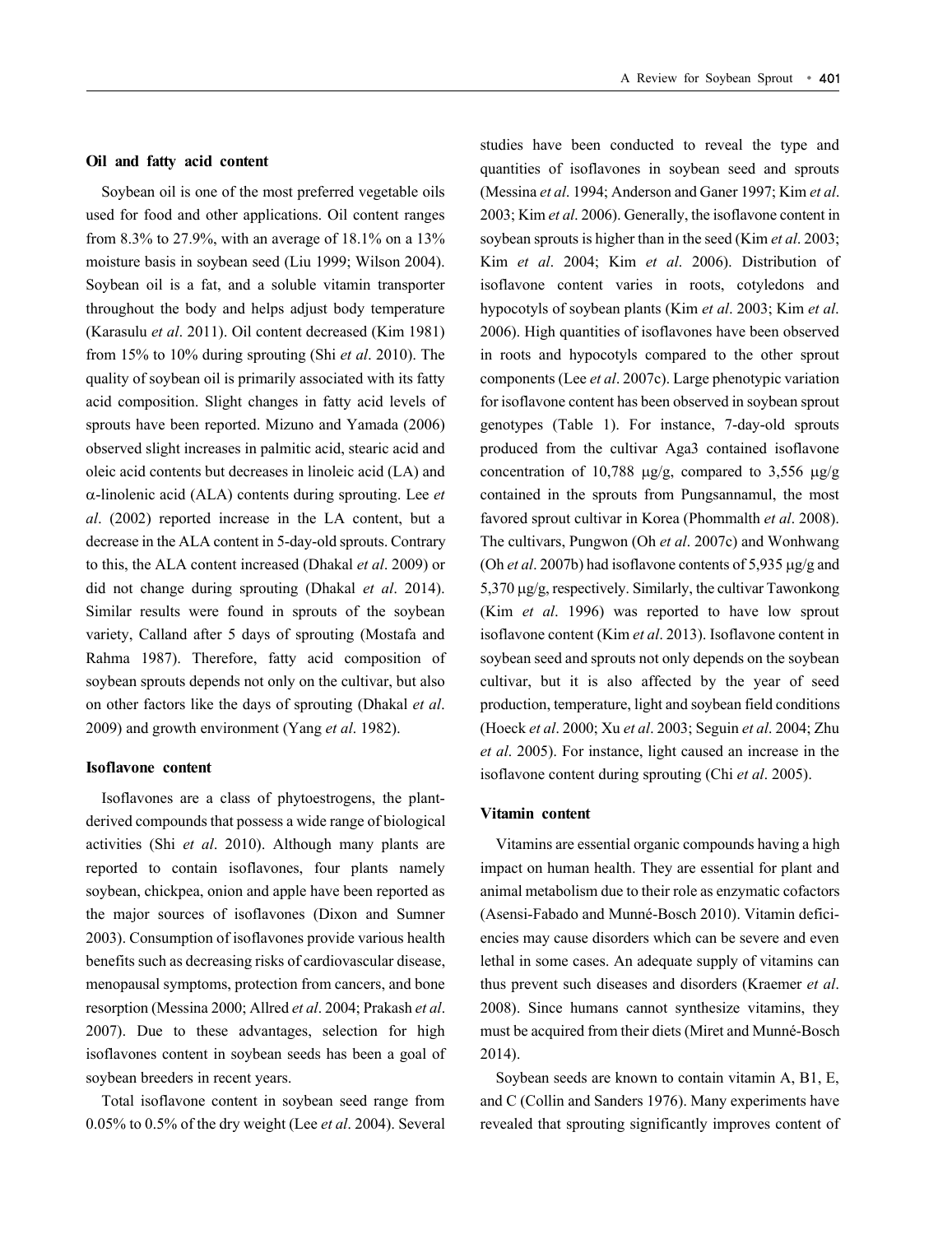these vitamins (Plaza *et al*. 2003; Youn *et al*. 2011). For instance, Collins and Sanders (1976) reported that vitamin B1 content in soybean sprouts was 2-times higher than in the raw seeds. Also, vitamin C content increased 4 to 20 times during 4-5 days of germination (Plaza *et al*. 2003) (Table 2). Higher levels of vitamin C were observed in hypocotyls than in the cotyledons (Youn *et al*. 2011). Normally, the soybean seeds contains an average of 2 mg/100 g of vitamin C, but increased up to 11 mg/100 g after 5 days of sprouting (Liu 1999). Similarly, soybean seeds contained about  $0.12$  mg  $\beta$ -carotene/100 g, whereas 5-day-old sprouts contained about 0.2 mg/100 g (Liu 1999). Lee *et al*. (2013) reported an increase in the levels of the vitamins, lutein and  $\beta$ -carotene in whole sprouts of soybean varieties Pungsannamul and Bosug. They observed about a 20, 24 fold increase in the lutein levels and an  $8$ , 17 fold increase in the  $\beta$ -carotene level, in Pungsannamul and Bosug, respectively. The average  $\beta$ -carotene content in soybean seed was 6.6  $\mu$ g/g whereas, in the 5-day-old sprouts, it was 33.3  $\mu$ g/g (Kang *et al.*) 2012).

#### **Saponin content**

Saponins (glycosides) are the secondary plant metabolites, found in several pants and plant-derived foods (Price *et al*. 1986). They provide several health benefits such as decreasing blood cholesterol levels (Lee *et al*. 2005), lowering blood glucose (Tanaka *et al*. 2006) and protecting against kidney diseases (Philbrick *et al*. 2003). Saponin content in soybean seed constitute about 0.5% of total dry weight (Fenwick and Oakenfull 1983) and range from 0.6% to 6.5% of dry weight (Tsukamoto *et al*. 1995). Oh *et al*. (2003) reported that crude saponin content in the cultivar Eunhakong (Shin *et al*. 1988) increased from 4.59 mg/g in the seeds to 5.33 mg/g in 6-day-old sprouts. Saponin content was highest in hypocotyls as compared to cotyledons and roots (Shimoyamada *et al*. 1990; Shimoyamada and Okubo 1991; Oh *et al*. 2003). Increases in levels of different kinds of saponins, like saponin group B (Oh *et al*. 2003; Jang and Han 2016), total soyasapogenol and soyasapogenol B (Kang *et al*. 2010) have been observed. Similarly, a decrease in the content of soyasapogenol A among 79 Korean cultivars was also observed (Kang *et al*. 2010). Such alterations in the saponin content seems to be highly influenced by the growing environments and may be determined by several factors like the type of cultivar, seed size, year of production, location grown and maturity (Rupasinghe *et al*. 2003). For instance, Yoshiki *et al*. (1998) reported increases in the saponin levels when the sprouting process was carried out in lighted

Component Dry seed Sprouts<sup>z)</sup> Vitamins Vitamin A (RE per 100 g d.w)<sup>y)</sup> 18.79 18.79 34.02 Vitamin E ( $\alpha$ -tocopherol  $\mu$ g/g d.w) 0.89 5.91 Vitamin B1 (thiamine  $\mu g/g$  d.w) 0.47 2.01 Vitamin B2 (riboflavin  $\mu$ g/g d.w) 1.29 1.29 14.8 Vitamin B6 (pyridoxal  $\mu$ g/g d.w)  $7.79$  7.79 19.08 Vitamin C (ascorbic acid  $\mu$ g/g d.w) 99.51 316.44 Minerals  $Zn \left(\mu g /g \, d.w\right)$  23.93 85.88 Ca  $(\mu g /g \ d.w)$  810 2,770 Na  $(\mu g/g \, d.w)$  2,610 8,600 Mn ( $\mu$ g/g d.w) 6.72 19.61 K ( $\mu$ g/g d.w) 2,070 10,170 Cu  $(\mu g/g \, d.w)$  11.43 19.61  $Mg \text{ (µg/g d.w)}$  1,330 1510 Fe ( $\mu$ g/g d.w) 48.87 35.29

**Table 2.** Differences in the vitamin and mineral content in soybean seed and sprouts (Plaza *et al*. 2003).

<sup>z)</sup>Sprouts cultured for four days.

y)Vitamin A content is calculated as retinol equivalents (RE=µg  $\beta$ -carotene/6) per 100 g on dry weight (d.w) basis of seeds and sprouts.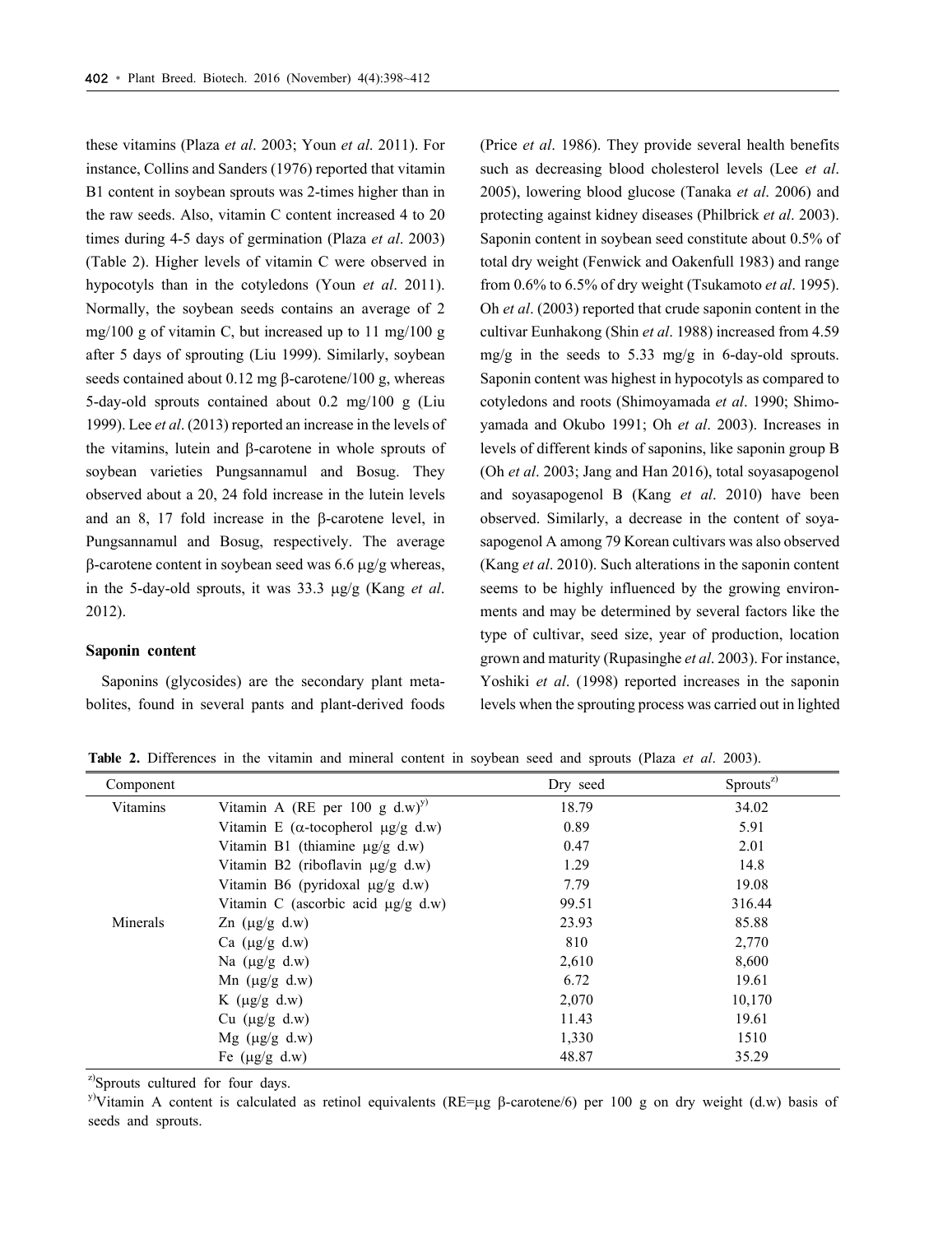#### **Sugar content**

Soybean seed contains approximately 33% carbohydrates, up to 16.6% of which are soluble sugars (Hymowit and Collins 1974). The soluble sugar fraction is mainly comprised sucrose, raffinose and stachoyse (Yazdi-Samadi *et al*. 1977; Eldridge *et al*. 1979), which range from 41.3% to 67.5%, 5.2% to 15.8% and 12.1% to 35.2%, respectively (Yazdi-Samadi *et al*. 1977). Seed also contain glucose and fructose, whose concentration is  $\langle 1\% \rangle$  (Hymowitz and Collins 1974). Glucose, fructose and sucrose are considered desirable sugars due to the sweet taste and ease of digestion, but stachyose and raffinose are undesirable sugars, indigestible and cause flatulence and diarrhea (Wang *et al*. 2014). The sugar content in soybean seed is not stable across environments and wide variation has been observed among genotypes (Hartwig *et al*. 1997). The sugar content in soybean seed decreased during the sprouting process. Shi *et al*. (2010) found that sugar content in soybean seed was 19.9% but decreased to 14% after 7 days of sprouting. Similarly, Silva *et al*. (1990) reported more than 90% decreases in the stachyose and raffinose content in Brazilian soybean cultivar after four days of germination.

#### **Mineral content**

Soybean sprouts contain different minerals like Zn, Na, Fe, Ca, and others which are important for human nutrition. In sprouts, these minerals are largely distributed between hypocotyls and cotyledons in variable amounts (Youn *et al*. 2011). Differences in the soybean mineral concentrations between dry seed and sprouts are shown in Table 2. Contents of Zn, Ca, Na, Mn, K, and Cu increased significantly whereas Fe decreased during sprouting. Fe content in raw seed was  $48.87 \, (\mu g/g \, dry \, weight)$  whereas in 4-day-old sprouts, it was 35.29 ( $\mu$ g/g dry weight) (Plaza *et al*. 2003). However, since the presence of minerals in soybean sprouts depend on soybean cultivar and sprouting conditions, slight variations may be observed (Bau *et al*. 1997).

# **FACTORS IMPORTANT FOR THE YIELD AND QUALITY OF THE SOYBEAN SPROUTS**

Since the sprouting procedure is not unique and different approaches are used as a matter of convenience, numerous factors are known to affect the sprouting process. Generally, soybean sprouts are prepared as follows: well cleaned seeds are soaked in water to incubate for several hours at room temperature, and then placed in an appropriate vessel having small holes at the bottom for draining water. The vessels are kept in a dark place and watered several times a day. After 4-5 days, seedlings are washed thoroughly and de-hulled (Liu 1999; Lee *et al*. 2007a). During the sprouting process, many factors that affect growth and quality of the seedlings must be understood to produce sprouts with high quality and high yield. Some of the important factors are discussed below.

#### **Seed size and quality**

Seed size is one of the factors considered essential while choosing a soybean cultivar for sprout production. Small to medium-sized seeds are routinely preferred for sprouting because they usually have better and uniform germination. In addition, small seeded soybeans are known to produce sprouts with good taste and high yield (Liu 1999; Kim *et al*. 2000; Kim *et al*. 2004; Lee *et al*. 2007a). Soybeans having seed weight <120 mg/seed are usually preferred for sprout production (Kwon *et al.* 1972). Soybeans having small seed size are known to have better water absorption, longer hypocotyls lengths, and a high germination percentage (Kim *et al*. 1994; Park *et al*. 1994). In addition to seed-size, other factors like seed coat color, purity and removal of broken/damaged or diseased seeds also affect sprout quality and length.

#### **Light**

Light can have negative effects on soybean sprout quality during germination. Light affects root elongation and initiates photosynthesis, turning the cotyledons a green color. Both, long roots and green cotyledons, are undesirable for soybean sprouts (Liu 1999; Shi *et al*. 2010). Generally, sprouts having shorter roots, white hypocotyls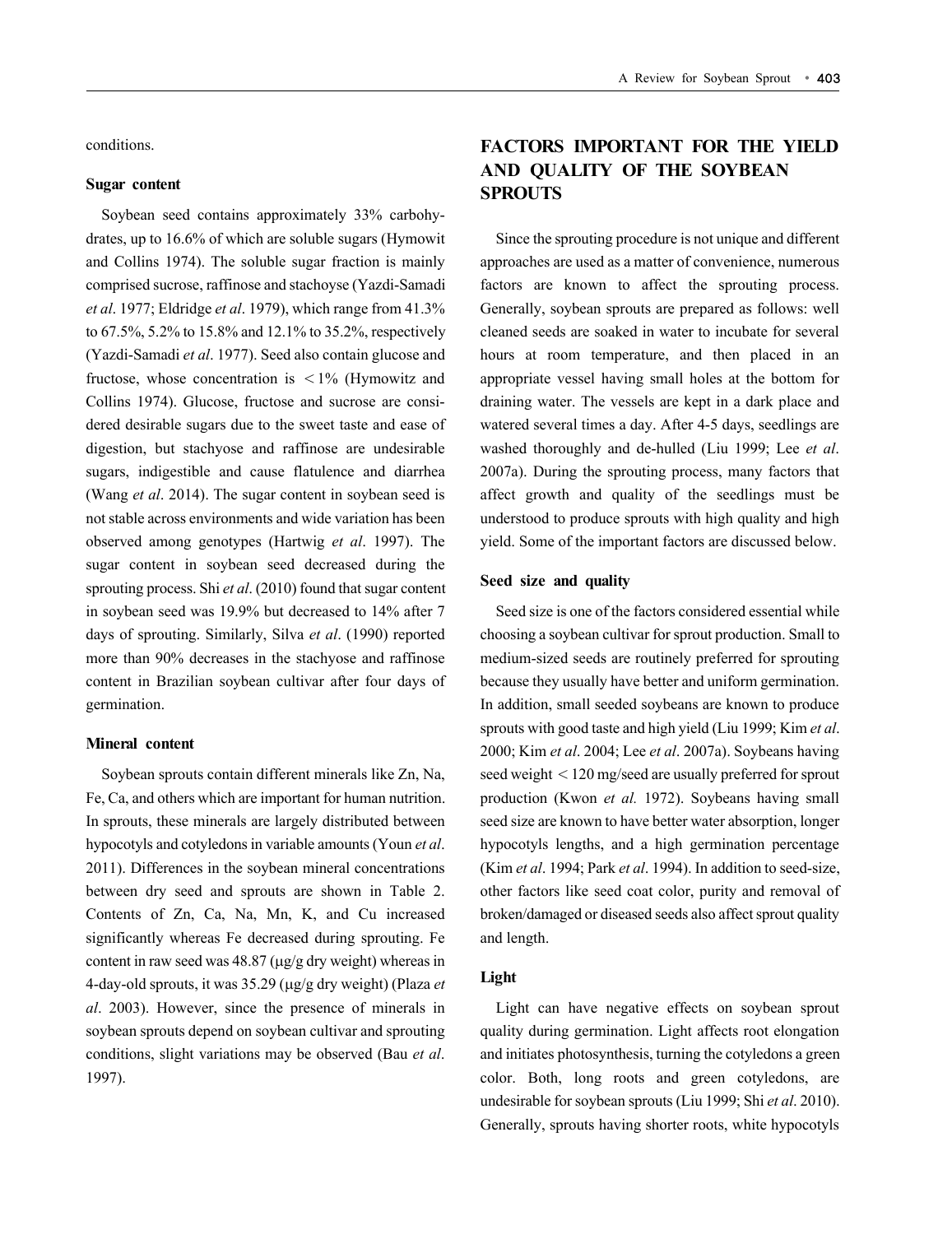of about 8-12 cm length and bright yellow cotyledons are greatly preferred by consumers and have high market value (Park *et al*. 1995; Lee *et al*. 2007a). Thus, performing the complete sprouting process in darkness, is crucial for minimizing undesirable sprouts.

#### **Temperature and humidity**

Air, water temperature and humidity have a profound effect on soybean germination, sprout quality and yield. Low temperatures cause negative effects on time of initial germination until sprout harvest, hypocotyl length, thickness and sprout quality (Tajiri 1980). A water temperature of more than  $20^{\circ}$ C is generally preferred during seed imbibition (Tajiri 1980; Lee *et al*. 2007a). Air temperature within the range of  $20^{\circ}$ C to  $23^{\circ}$ C during the incubation period (sprouting time) is recommended for good quality sprout production. Sprinkling sprouts with water after initiating germination is essential in reducing the temperature, removing the organic matter and providing oxygen inside sprout culture equipment. Therefore, water should be applied several times during sprouting (Park and Kim 1998). In addition, when the temperature of the water used for sprinkling is higher than  $21^{\circ}$ C, it may have some positive effects on hypocotyl length and diameter (Beeskow 1944). Koo *et al*. (2015) observed sprout whole lengths and hypocotyl lengths that were twice as long and higher in yield cultured at  $25^{\circ}$ C, as compared to those cultured at  $20^{\circ}$ C. The hypocotyl thickness was similar in the sprouts cultured at both the temperatures. Relative humidity of 80% is generally recommended to have an environment conducive to low seedling disease and uniform germination (Lee *et al*. 2007a).

#### **Hypocotyls in soybean sprouts**

The hypocotyl is a main part of sprouts along with cotyledons. The desirable hypocotyl length generally is in the range of 8-12 cm and hypocotyl thickness in the range of 2.0-2.2 mm at sprout harvest 5 days of sprouting, (Lee *et al*. 2007a). Many of soybean varieties developed for sprout purposes, have been reported to exhibit high phenotypic variation for the sprout characteristics like hypocotyl length and thickness. Characteristics of such cultivars developed for sprout usage since the year 2000 are listed in

the Table 3 (Baek 2001; Shin *et al*. 2002; Shin *et al*. 2003; Oh *et al*. 2004; Suh *et al*. 2004; Kim *et al*. 2005; Oh *et al*. 2005; Park *et al*. 2005; Yun *et al*. 2005; Oh *et al*. 2006a; Oh *et al*. 2006b; Oh *et al*. 2007a; Oh *et al*. 2007b; Oh *et al*. 2007c; Oh *et al*. 2008; Cho *et al*. 2009; Lee *et al*. 2009; Oh *et al*. 2009a; Oh *et al*. 2009b; Kim *et al*. 2013; Kim *et al*. 2014). Most of these varieties show hypocotyl lengths >8.8 cm and thickness >1.8 cm.

#### **Sprout harvesting time**

Harvesting time of the sprouts may vary depending on the factors such as germination rate and water temperature during imbibition and incubation. Also, seeds from old lots tend to show poor germination and poor growth, and may take more time to reach desired hypocotyl lengths. However, under most conditions, sprouts can be ready for harvest after 5-7 days after the start of germination. Delaying harvest may have negative impacts on sprout quality, often due to the undesired growth of lateral roots and leaves (Liu 1999; Silva *et al*. 2013).

#### **Chemical treatment effects on soybean sprouts**

Soybean sprouts may have a number of problems such as poor growth, low quality, excessive lateral root growth, and seedling rot, negatively affecting total yield and market value of sprouts. To control these factors, chemical compounds like hormones were tested for their effect on sprout quality and yield. Lee and Chung (1982) observed that soybean sprouts, treated with growth regulators like indole-3-acetic acid (IAA) and benzyladenopurine (BA) had relatively shorter roots than the controls, but fresh weight and diameter of the sprouts increased. In addition, substantial increases in crude protein, vitamin C and fat content of the sprouts were observed. Kang *et al*. (2004) reported increases in the hypocotyl to root length ratio, when soybean sprouts were treated with different BA concentrations. Inhibition of lateral roots in soybean sprouts treated with BA were observed by Kang *et al*. (1989). These results showed that treating soybean sprouts with growth regulators, IAA and BA produced sprouts with short root length, a desirable character favored in sprout production. Significant increases in useful sprout components like yield, weight, hypocotyl thickness, vitamin C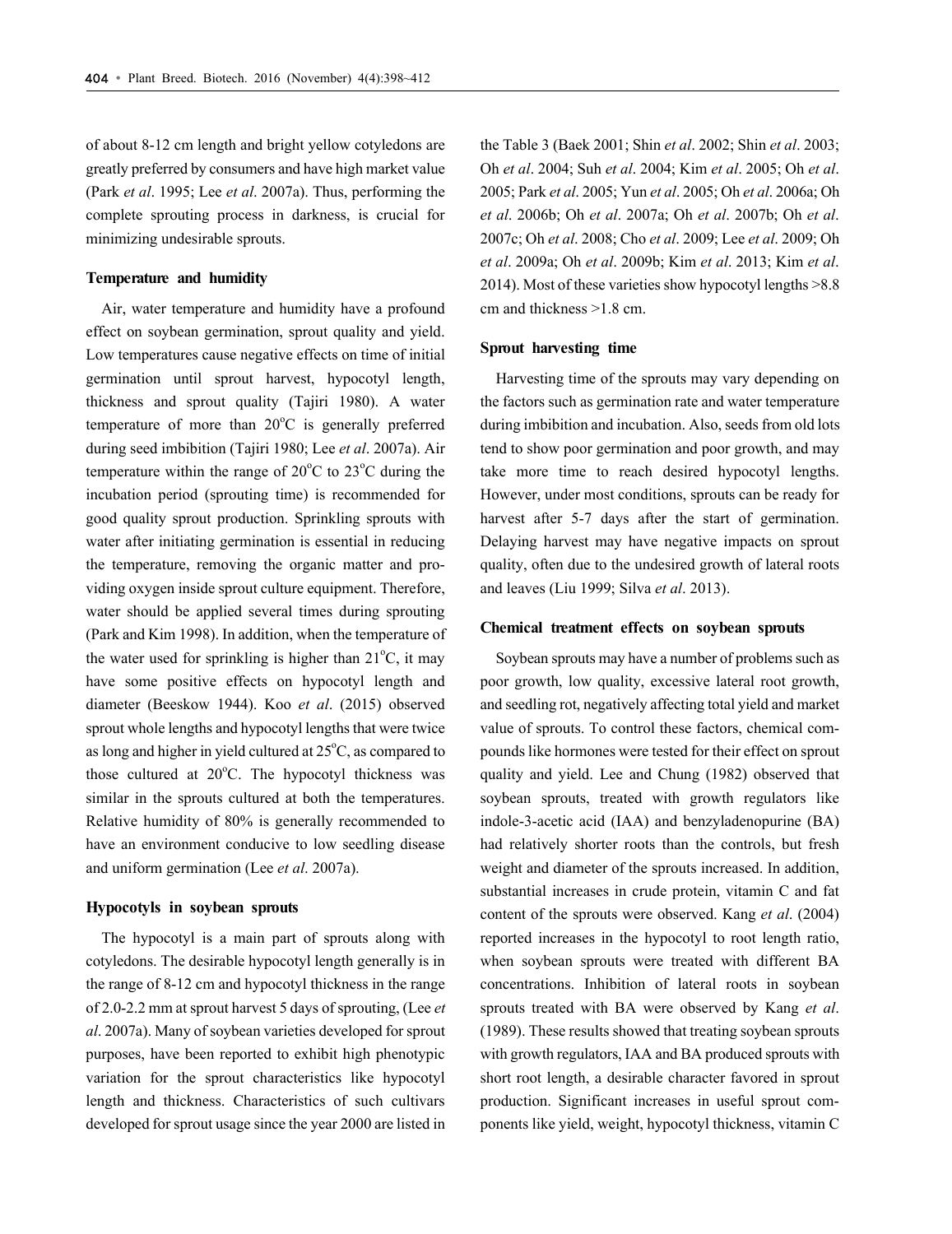|                          |                                                                                                                                                                            |                                                   |    | Soybean                            | $seed^{z}$        |                                                              |                                             |                       | Soybean                                                               | $\text{sprout}^{\mathcal{Y}}$ |            |                |                                    |
|--------------------------|----------------------------------------------------------------------------------------------------------------------------------------------------------------------------|---------------------------------------------------|----|------------------------------------|-------------------|--------------------------------------------------------------|---------------------------------------------|-----------------------|-----------------------------------------------------------------------|-------------------------------|------------|----------------|------------------------------------|
| Cultivar                 | (maternal/paternal)<br>Pedigree                                                                                                                                            | released<br>ear                                   | SC | HSW                                | Yield             | Lodging                                                      | 보                                           | 且                     | Rate of rot                                                           | RPG                           | <b>HSR</b> | SS             | Reference                          |
|                          |                                                                                                                                                                            |                                                   |    | $\textcircled{\scriptsize{1}}$     | $_{\text{(tha)}}$ |                                                              | $\binom{m}{n}$                              | $\binom{m}{n}$        | $\mathcal{E}$                                                         | $(\%)$                        | $(\%)$     | $(\%)$         |                                    |
| Saebyeolkong             | Bukwangkong/Namhaekong                                                                                                                                                     | $\frac{8}{2}$<br>$\bar{\circ}$                    |    | 12.9                               | 2.37              | 3.5                                                          | 6.6                                         | $\frac{1}{2}$         |                                                                       |                               |            | 620            | 200<br>Baek et al                  |
| Sorogkong                | Pureunkong/Namhaekong                                                                                                                                                      | $\overline{5}$                                    |    | $\frac{1}{2}$                      | 2.57              |                                                              |                                             | 2.50                  |                                                                       |                               |            | 629            | Shin et al.                        |
| Anpyeong                 | Eunhakong/SS88034                                                                                                                                                          | $\overline{00}$<br>$\overline{N}$                 |    | 11.6                               | 2.53              | $\begin{array}{c}\n\cdot \\ \text{Slight} \\ 2\n\end{array}$ |                                             | ĭ.                    |                                                                       |                               |            | 638            |                                    |
| Dagi                     | Namhaekong/D70-6545                                                                                                                                                        | $\approx$<br>$\overline{N}$                       |    | 11.7                               | 2.63              |                                                              |                                             | 2.37                  | 0.01                                                                  |                               |            | $\overline{c}$ | Yun et al. 2005<br>Oh et al. 2004  |
| Sunam                    | Kosuzu/Bukwangkong                                                                                                                                                         | $\approx$<br>$\overline{N}$                       |    |                                    | 2.22              |                                                              |                                             | 2.22                  | 0.02                                                                  |                               |            | 658            | Suh et al. 2004                    |
| Dachaekong               | Hannamkong/Eunhakong                                                                                                                                                       | $\infty$                                          |    | $9.\overline{3}$<br>8.6            | 2.26              |                                                              | 10.3                                        | 2.33                  | $\bar{\textbf{r}}$                                                    |                               |            | 744            | Shin et al. 2003                   |
| Bosug                    | Namhaekong/Camp                                                                                                                                                            | $\overline{0}$<br>ក ក                             |    | 8.6                                | 2.62              |                                                              | Ξ                                           | 2.23                  | 0.05                                                                  | $\tilde{\varepsilon}$         |            | 678            | Oh et al. 2005                     |
| Sojin                    | Danyeopkong/SI9300                                                                                                                                                         | $\approx$<br>$\tilde{\sim}$                       |    | 6.7                                | 2.54              |                                                              | $\mathbf{r}$                                | f,                    |                                                                       |                               |            | 661            | Park et al. 2005                   |
| Nogchae                  | Pureunkong/Milyang 44                                                                                                                                                      | $\mathfrak{g}$<br>$\sim$                          |    | 9.2                                | 2.80              |                                                              |                                             |                       |                                                                       |                               |            | 686            | Kim et al. 2005                    |
| Sokang                   | Namhaekong/Camp                                                                                                                                                            | $\Im$                                             |    | 6.6                                | 2.44              |                                                              |                                             | 2.31                  | $\overline{c}$                                                        |                               |            | 669            | 2006a<br>Oh et al.                 |
| Jangki                   | Eunhakong/MS91088                                                                                                                                                          | 605<br><u>ন ন</u>                                 |    | $\frac{1}{2}$                      | 2.83              | $\sim -\sim$                                                 | $\frac{12.7}{10.4}$                         | 2.40                  | $\overline{c}$                                                        |                               |            | 656            | 2006b<br>d.<br>et<br>$\delta$      |
| Wonhwang                 | Camp/Myeongjunamulkong                                                                                                                                                     | 605<br>$\tilde{\Omega}$                           |    |                                    | 2.80              |                                                              | $0.39$<br>$-1.4$                            | 2.20                  |                                                                       |                               |            | 668            | 2007b<br>d.<br>et<br>ð             |
| Jonam                    | Eunhakong/Jeonju-1                                                                                                                                                         | $\delta$<br>$\overline{N}$                        |    |                                    | 2.57              |                                                              |                                             | 2.10                  |                                                                       |                               |            | 720            | 2007a<br>d.<br>U<br>$\mathbb{S}$   |
| Pungwon                  | SI93001/Suwon 164                                                                                                                                                          | 66                                                |    | $10.0$<br>$0.0$<br>$0.01$<br>$7.4$ | 3.04              |                                                              |                                             | 2.20                  |                                                                       |                               |            | 704            | 2007c<br>U<br>$\delta$             |
| Hoseo                    | Camp/Nattosan                                                                                                                                                              | $\overline{0}$<br>$\tilde{\circ}$ $\tilde{\circ}$ |    |                                    | 2.51              |                                                              | $\Xi$                                       | 1.80                  |                                                                       | $_{\odot}$                    |            | 689            | 2008<br>$\mathcal{C}$<br>$\delta$  |
| Wonkwang                 | Danyeopkong/MS91001                                                                                                                                                        | $2007$<br>$2008$                                  |    | 10.9                               | 3.05              |                                                              |                                             | 2.00                  | $\frac{1}{6}$ $\frac{1}{6}$ $\frac{1}{6}$ $\frac{1}{6}$ $\frac{1}{6}$ |                               |            | 655            | 2009 <sub>b</sub><br>Oh et al.     |
| Galchae                  | Ys1287/Jinju1                                                                                                                                                              |                                                   | 运  | 8.4                                | 2.51              |                                                              | $\frac{1}{2}$ $\frac{4}{1}$ $\frac{1}{2}$   | $^{1.80}$             | $\circ$                                                               |                               |            | 755            | 2009a<br>et al.<br>ð               |
| Sohwang                  | Pungsannamul/Nattosan                                                                                                                                                      | $\frac{80}{5}$<br>$\tilde{\circ}$                 |    | 8.5                                | 2.69              |                                                              |                                             | $06^{0}$              | 0.2                                                                   |                               |            | 713            | 2009<br>Cho et al.                 |
| Singang                  | Sowon/L29                                                                                                                                                                  | 008                                               |    | $\frac{0}{11}$                     | 2.78              |                                                              | 8.8                                         | 2.00                  | $\mathbf{I}$                                                          |                               |            | 635            | 2009<br>et al.<br>Lee              |
| Wonheug                  | Tawonkong/Jinju1                                                                                                                                                           | 600<br>$\overline{N}$                             |    | $\frac{8.8}{11.6}$                 | 2.34              |                                                              |                                             | 06.1                  |                                                                       |                               |            | 717            | 2013<br>Kim et al.                 |
| Joyang 1                 | Pungsannamul/Suwon 187                                                                                                                                                     | 010<br>$\tilde{\sim}$                             |    |                                    | 3.03              |                                                              | $\frac{4}{11}$ $\frac{1}{2}$ $\frac{8}{18}$ | 2.20                  |                                                                       |                               | 0.2        | 547            | 2014<br>et al.<br>Kim              |
| Pungsamamul <sup>x</sup> | Bansakong/KLS87092                                                                                                                                                         | 1996                                              |    |                                    | 2.93              |                                                              |                                             | $\tilde{\mathcal{L}}$ | $\Xi$                                                                 |                               |            | $\frac{4}{9}$  | 2014<br>d.<br>$\mathcal{E}$<br>Kim |
| 5-suscetible.            | <sup>2/</sup> SC and HSW stand for seed coat color (B: black, Br: Brown, G: green, Y: yellow), and hundred seed weight, respectively. Lodging: 1-tolerance, 3-intemediate, |                                                   |    |                                    |                   |                                                              |                                             |                       |                                                                       |                               |            |                |                                    |

x)Pungsannamul is the most favored sprout cultivar in Korea and used as a check by the breeders for developing the new cultivars for sprout purpose. <sup>29</sup>HL, HD, RPG, HSR, and SY stand for hypocotyl length, hypocotyl diameter, rate of poor germination, hard seed rate and sprout yield, respectively.<br><sup>30</sup>Pungsamamul is the most favored sprout cultivar in Korea and used as y)HL, HD, RPG, HSR, and SY stand for hypocotyl length, hypocotyl diameter, rate of poor germination, hard seed rate and sprout yield, respectively.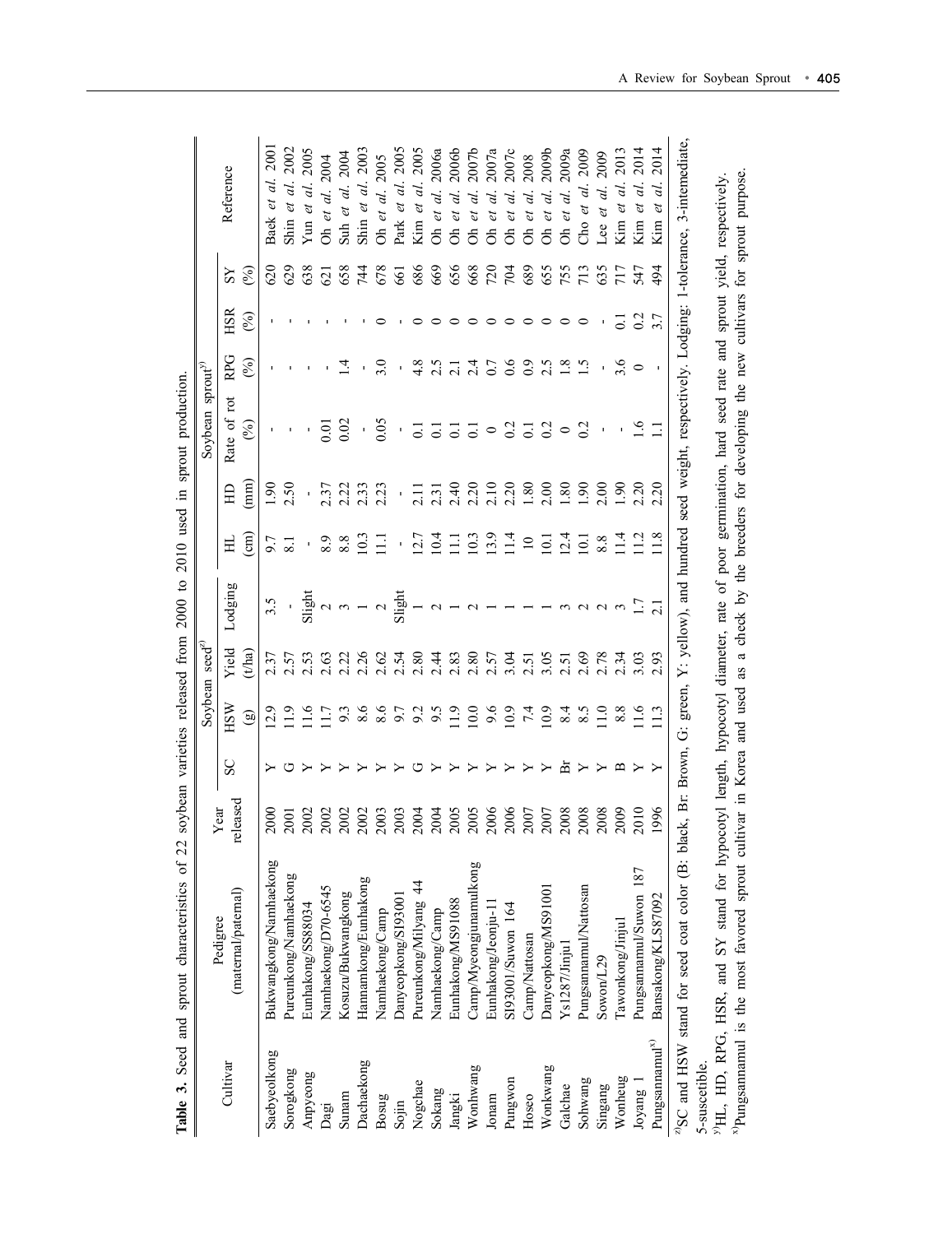and isoflavone contents were observed, when 6-day-old soybean sprouts were treated with carbonated water (pH 4.5) (Hwang 2012). Similar results were obtained when soybean sprouts were treated with chitosan, a linear polysaccharide and a natural antimicrobial compound (Lee *et al*. 1999b), and phosphate buffer (Choi *et al*. 2000a). Utilization of natural chemicals that act as plant growth regulators can help to enhance the efficiency of the soybean sprout production.

# **BREEDING SOYBEAN VARIETIES FOR SPROUT USAGE**

Soybean is called the king among legume crops in terms of importance, agronomic traits, chemical composition, seed color, seed size and other characters (Liu 1999). Korea has a long history of inclusion of soybean sprouts in their food culture (https://en.wikipedia.org/wiki/Kongnamul). Before the start of modern breeding, several local varieties with small seed size and yellow colored seed coats were utilized for sprout production (Kwon *et al*. 1981; Lee *et al*. 1992; Jeong *et al*. 2007).

Breeding for sprout soybeans, breeders used several criteria such as, having a 100-seed weight of around 10 g, seed with good germination (more than 90% germination after harvesting) and seed vigor, bright hypocotyl color, yellow cotyledons, increased hypocotyl length, and sprout yield (sprout yield %=weight of sprout×100/initial seed weight). In 1970, the two cultivars, Danyeobkong (Essex) and Hill were introduced from the US to Korea for cultivation of soybean sprouts (Lee *et al*. 2015). The variety Eunhakong (Shin *et al*. 1988), first bred in Korea for soybean sprouts was released in 1986. Before the 1990s, only three varieties, Pangsakong (Hong *et al*. 1985), Eunhakong (Shin *et al*. 1988) and Namhaekong (Shin *et al*. 1989) were bred for sprout purposes (Lee *et al*. 2015). During the late 1990s soybean breeders expanded their breeding efforts to improve soybeans for sprout usage because of increased consumption and demand for sprouts as a vegetable. After the 1990s, about 41 varieties were developed for sprout production in Korea. Out of the 41 varieties, 16 varieties had small seeds and with 100-seed

weight ranging from 7.4-9.7 g. The other 25 varieties had small to medium sized seeds and their 100-seed weight ranged from 10.0-20.1 g. Selection of small seeded soybean for sprout production is highly essential (Kim *et al*. 2000). Other traits considered important in sprout breeding programs have been high nutritive value and resistance to lodging, shattering and diseases. Most commercial soybean varieties have yellow colored seed coats, which is highly preferred for sprout production and consumption. Some of the varieties with excellent traits for soybean sprout usage recently developed in Korea are given in Table 3. Eighteen the 21 varieties listed in the Table 3 are yellow seeded. Further, 11 out of 21 varieties had  $\lt 10$  g of 100-seed weight and 10 out of 21 varieties had  $\lt 13$  g per 100-seed weight. These data show a preference by breeders for traits like small seed, and yellow seed coats while developing cultivars for sprout usage. Varieties like Nogchae (Kim *et al*. 2005), which is short in height with fewer branches, are preferred for dense field cultivation. Many of these varieties have resistance to some bacterial and viral diseases. Nineteen out of 21 soybean varieties are resistant to the soybean mosaic virus. The varieties Joyang1 (Kim *et al*. 2014) and Wonheug (Kim *et al*. 2013), in addition to soybean mosaic virus also show resistance to the bacterial pustule disease.

# **GENETIC VARIATION IN THE SOYBEAN GERMPLASM**

Wild (*Glycine soja*) and cultivated (*Glycine max*) soybeans exhibits great genetic diversity and show high phenotypic variation for several traits (Lee *et al*. 2007b). Korean soybean germplasm, especially the landraces show relatively high genetic variation (Cho *et al*. 2008). This diverse genetic resource may have beneficial alleles, which can be transferred to elite soybean cultivars to develop varieties for sprout production. Soybean seeds have been categorized on the basis of different characters like adaptation, variation in seed coat color, hilum color, leaf shape, flower color, maturity, and seed composition (Hong *et al*. 1988; Song *et al*. 1991). Cho *et al*. (2008) examined 2,765 Korean soybean landraces and categorized them in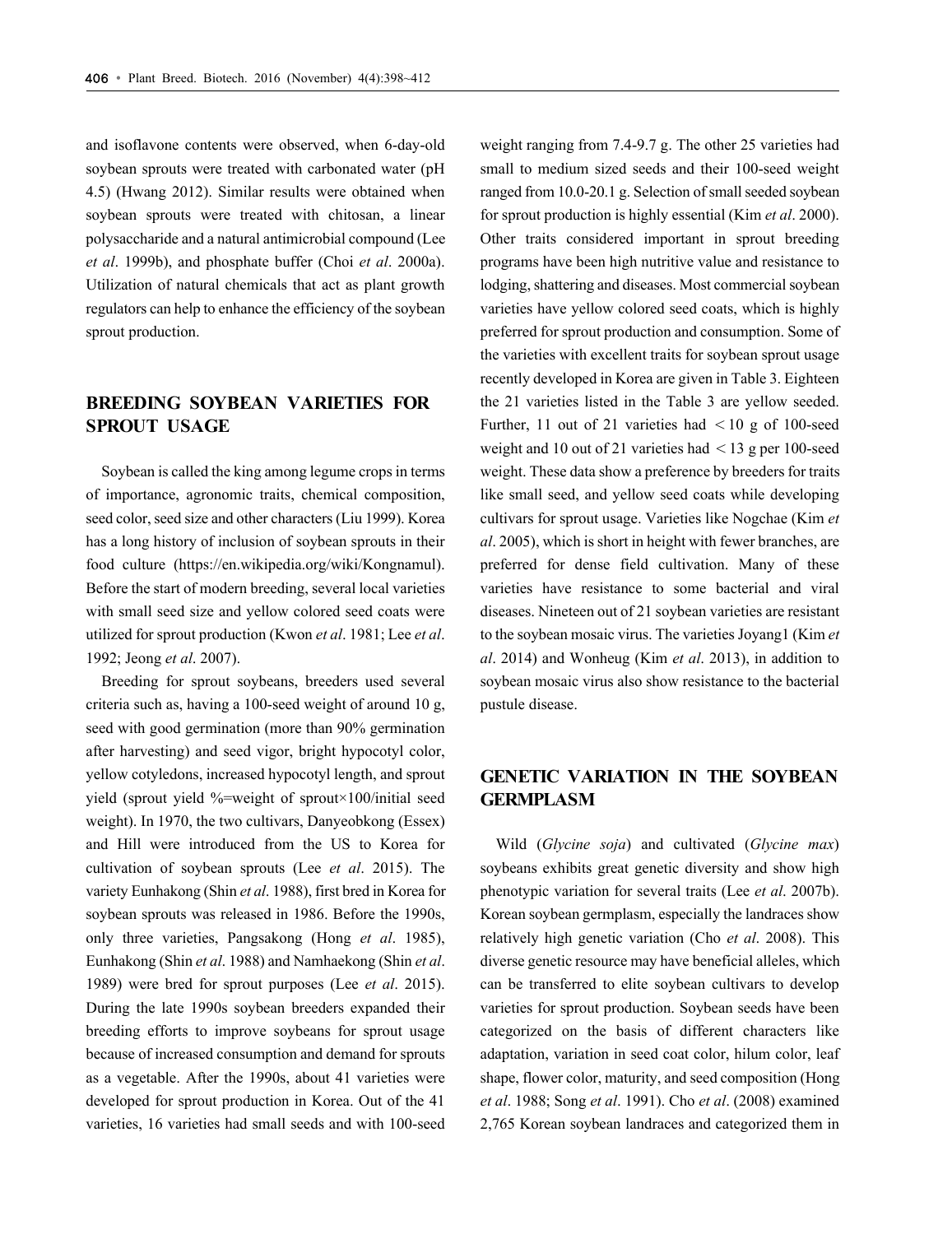different groups based on usage, maturity group, and adaptation. Of these, a set of 80 accessions were evaluated for genetic variation for agronomic and sprout traits (Kwon *et al*. 1981; Lee *et al*. 1992; Jeong *et al*. 2007). Kwon *et al*. (1981) evaluated 164 native sprout soybean lines from the Korean germplasm bank with small seed size  $(< 15$ g/100-seeds) and they showed genetic variation for hypocotyl length, germination percentage and sprout yield. Jeong *et al*. (2007) evaluated 783 soybean lines, which also included landraces distributed by the National Agrobiodiversity Center of Korea (http://genebank.rda.go.kr/), for sprout characteristics and reported substantial variation for sprout yield (range,  $483\% - 550\%$ ; mean,  $516\%$ ), whole sprout length (range, 15.3-16.6 cm; mean, 15.92 cm), root length (range, 5.4-6.4 cm; mean, 5.9 cm) and hypocotyl length (range, 9.6-10.5 cm; mean, 10.08 cm). They also observed that the range of 100-seed weight was 8.1-15.1 g with an average 11.6 g, and the distribution of seed coat color was 28% yellow, 11% green, 19% black, and 38% for mixed. Based on these characteristics, they selected 18 superior lines as breeding material for the development of high-quality soybean varieties for sprouts.

Phenotypic evaluation and selection of the sprout related traits, particularly at the germination stage may not be easy, as these are highly affected by the other factors mentioned above (Kim *et al*. 2000). Sprout related traits are quantitative in nature (Kim *et al*. 2000) and DNA-based markers or quantitative trait loci (QTL) controlling these traits can be identified and utilized in marker assisted selection for improvement of varieties for sprout usage. Although several QTL mapping studies for yield and other agronomical important traits have been reported in soybean, there are a few studies of mapping QTLs for sprout-related traits. Lee *et al*. (1999a) detected several restriction fragment length polymorphism markers associated with the sprout-related traits such as hypocotyl length and sprout yield in an F2 derived population derived from a cross of Pureunkong (Pureun)×Jinpumkong 2 (Jinpum 2). In another study, Lee *et al*. (2001) assessed variation for the sprout-related traits in 100 F2 lines from the cross of Pureun×Jinpum 2 and identified 10 markers associated with sprout yield, 7 markers linked to QTLs for

seed weight and 5 markers linked to QTLs for hypocotyl length. Apart from these reports, no considerable efforts have been made to identify OTLs controlling sprout-related traits. Little mapping information is available for sprout traits, QTL information for related traits like seed size, seed weight and seed coat color (www.soybase.org), would be useful to identify closely linked markers applicable in marker-assisted selection for superior sprout soybean cultivars.

### **CONCLUSION AND FUTURE PROSPECTS**

Soybean sprouts are an important traditional vegetable food in Korea. Soybean sprouts have high nutritional value and are easy to produce. Optimum consumption of sprouts can provide the recommended dietary allowance of protein, vitamins, amino acids and isoflavones. Due to these benefits, there is steady demand for soybean sprouts in the market. Thus, it is essential to improve soybean cultivars that can produce high quality sprouts. The information presented in this review about the nutrients, health benefits and genetic variation for sprout characteristics will be helpful for breeders and farmers, especially in variety selection and improvement. Since soybeans with small seed are highly preferred in sprouting, the molecular markers/QTLs closely linked to the seed size can be utilized in the selection process. At present, favorable traits like long hypocotyls with short roots and high soybean sprout yield are being produced through different chemical applications in most small companies. Hence, to reduce chemical use, studies revealing the mode of gene action for hypocotyl elongation, hypocotyl thickness, and delayed lateral root formation need to be determined. Evaluation of soybean germplasm for the target traits and identification of QTLs/genes controlling sprout-related traits could help in the genetic improvement of varieties for sprout purposes. In addition, utilization of wild relatives, with favorable alleles for these traits would allow for inter-specific crosses between cultivated and wild soybeans to identify and explore novel alleles useful in improving soybeans for sprout production.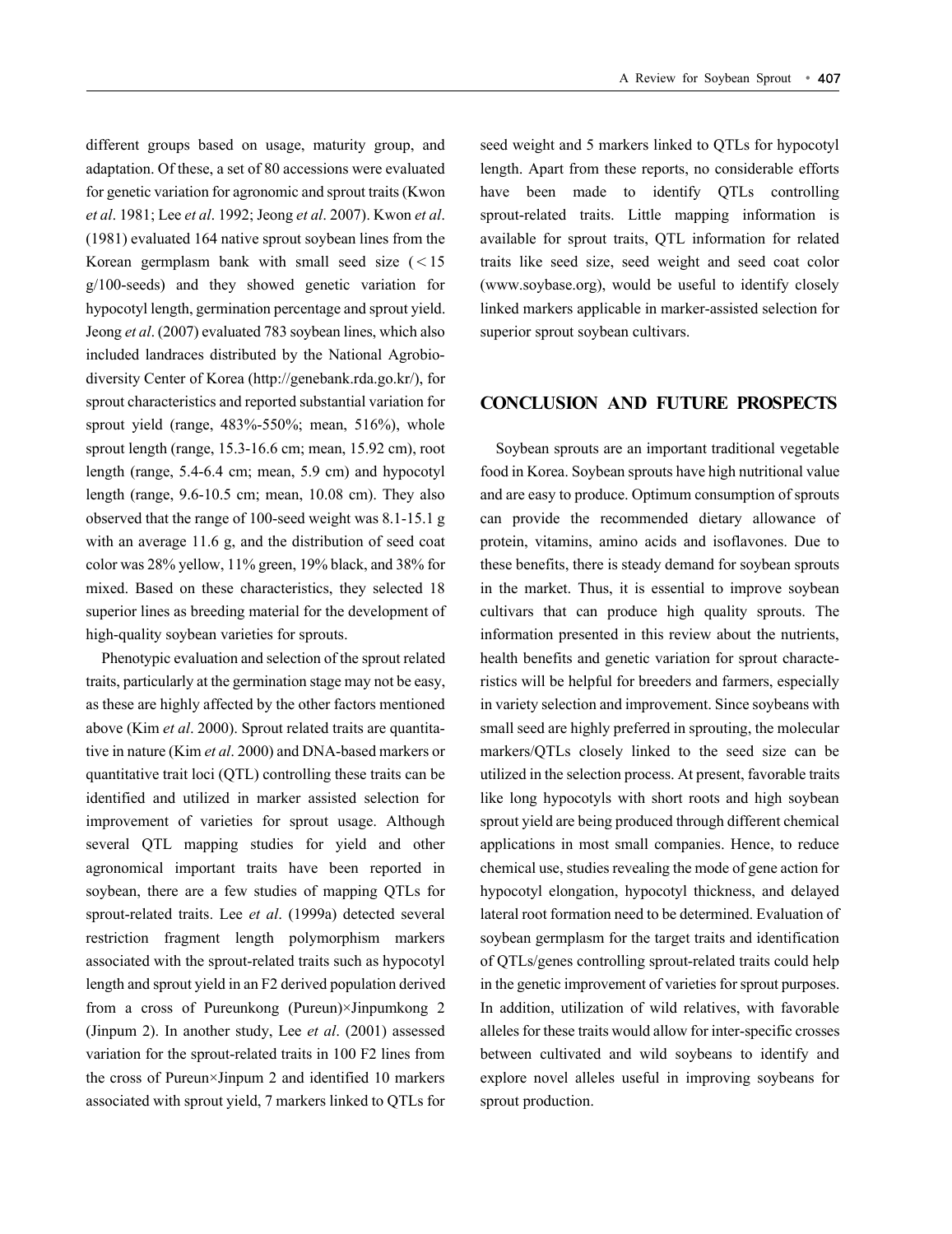#### **ACKNOWLEDGEMENTS**

This work was carried out with the support of "Cooperative Research Program for Agriculture Science & Technology Development" (Project No. PJ01118303), Rural Development Administration, Republic of Korea.

### **REFERENCES**

- Allred CD, Allred KF, Ju YH, Goeppinger TS, Doerge DR, Helferich WG. 2004. Soy processing influences growth of estrogen-dependent breast cancer tumors. Carcinogenesis 25: 1649-1657.
- Anderson JJB, Ganer SC. 1997. The effects of phytoestrogens on bone. Nutr. Res. 17: 1617-1632.
- Asensi-Fabado MA, Munné-Bosch S. 2010. Vitamins in plants: Occurrence, biosynthesis and antioxidant function. Trends Plant Sci. 15: 582-592.
- Baek IY, Kang ST, Shin DC, Choung MG, Han WY, Song SB, *et al*. 2001. A new soybean variety suitable for sprout "Saebyeolkong" with small seed size and disease resistance. Korean J. Breed. Sci. 33: 236-237.
- Bau HM, Villaume C, Nicolas JP, Méjean L. 1997. Effect of germination on chemical composition, biochemical constituents and anti-nutritional factors of soybean (*Glycine max*) seeds. J. Sci. Food Agric. 73: 1-9.
- Beeskow HC. 1944. Bean sprouts, their preparation and properties. Michigan State College, East Lansing. Tech. Bulletin No. 184: 3-31.
- Byun SM, Huh NE, Lee CY. 1977. Asparagine biosynthesis in soybean sprout. J. Korean Agri. Chem. Soc. 20: 33-42.
- Chi HY, Roh JS, Kim JT, Lee SJ, Kim MJ, Hahn SJ, *et al*. 2005. Light quality on nutritional composition and isoflavones content in soybean sprouts. Korean J. Crop Sci. 50: 415-418.
- Cho GT, Lee J, Moon JK, Yoon MS, Baek HJ, Kang JH, *et al*. 2008. Genetic diversity and population structure of Korean soybean landrace [*Glycine max* (L.) Merr.]. J. Crop Sci. Biotech. 11: 83-90.
- Cho SK, Oh YJ, Kim KH, Kim YJ, Kim TS, Kim JG, *et al*. 2009. A new soybean cultivar "Sohwang" for sprout with disease resistance, small seed size and high sprout yielding. Korean J. Breed. Sci. 41: 640-644.
- Choi HD, Kim SS, Hong HD, Lee JY. 2000b. Comparison of

physicochemical and sensory characteristics of soybean sprouts from different cultivars. J. Korean Soc. Agric. Chem. Biotechnol. 43: 207-212.

- Choi HD, Kim SS, Kim KT, Lee JY, Park WM. 2000a. Effect of presoaking treatments on growth and rot of soybean sprouts. Korean J. Food Sci. Technol. 32: 584-589.
- Collins JL, Sanders GG. 1976. Changes in trypsin inhibitory activity in some soybean varieties during maturation and germination. J. Food Sci. 41: 168-172.
- Dhakal KH, Jeong YS, Lee JD, Baek IY, Ha TJ, Hwang YH. 2009. Fatty acid composition in each structural part of soybean seed and sprout. J. Crop Sci. Biotech. 12: 97-101.
- Dhakal KH, Jung KH, Chae JH, Shannon JG, Lee JD. 2014. Variation of unsaturated fatty acids in soybean sprout of high oleic acid accessions. Food Chem. 164: 70-73.
- Dixon RA, Sumner LW. 2003. Legume natural products: Understanding and manipulating complex pathways for human and animal health. Plant Physiol. 131: 878-885.
- Doblado R, Frías J, Vidal-Valverde C. 2007. Changes in vitamin C content and antioxidant capacity of raw and germinated cowpea (*Vigna sinensis* var. *carilla*) seeds induced by high pressure treatment. Food Chem. 101: 918-923.
- Eldridge AC, Black LT, Wolf WJ. 1979. Carbohydrate composition of soybean flours, protein concentrates, and isolates. J. Agric. Food Chem. 27: 799-802.
- Fenwick DE, Oakenfull D. 1983. Saponin content of food plants and some prepared foods. J. Sci. Food Agric. 34: 186-191.
- Friedman M, Brandon DL. 2001. Nutritional and health benefits of soy proteins. J. Agric. Food Chem. 49: 1069- 1086.
- Hartwig EE, Kuo TM, Kenty MM. 1997. Seed protein and its relationship to soluble sugars in soybean. Crop Sci. 37: 770-773.
- Hochstein P, Atallah AS. 1988. The nature of oxidants and antioxidant systems in the inhibition of mutation and cancer. Mutat. Res. 202: 363-375.
- Hoeck JA, Fehr WR, Murphy PA, Welke GA. 2000. Influence of genotype and environment on isoflavones contents of soybean. Crop Sci. 40: 48-51.
- Hong EH, Kim SD, Hwang YH, Lee HS. 1988. Breeding strategy for 21st century: Leguminous grain crops. Korean J. Breed. Sci. 20: 13-18.
- Hong EH, Kim SD, Hwang YH, Lee YH, Moon YH, Ham YS,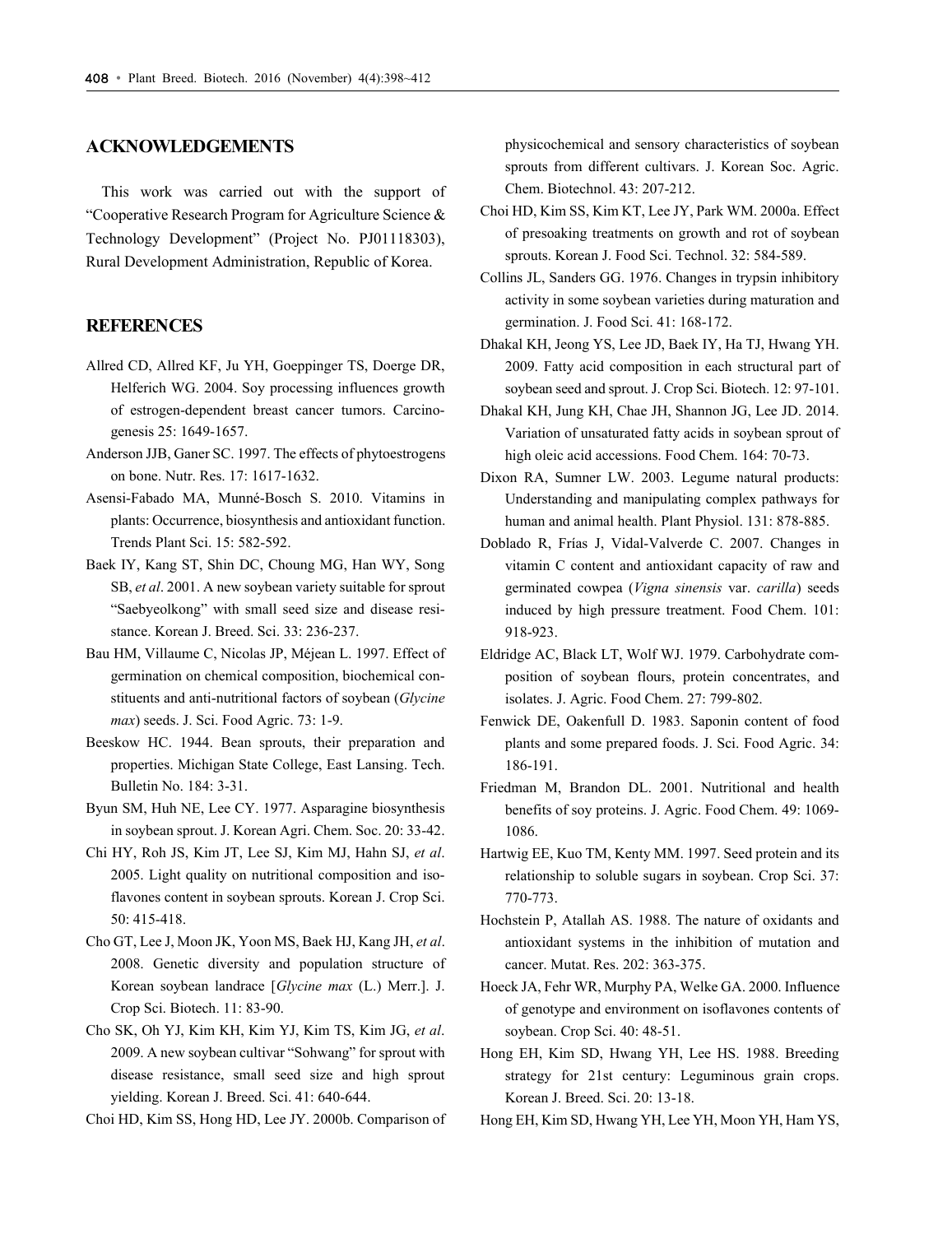*et al*. 1985. A new high yielding and disease resistant sprouting soybean variety, Pangsakong. RDA. J. Agri. Sci. 27: 183-185.

- Hwang TY. 2012. Quality characteristics of soybean sprouts cultivated with carbonated water. Korean J. Food Preserv. 19: 428-432.
- Hymowitz T, Collins FI. 1974. Variability of sugar content in seed of *Glycine max* (L.) Merrill and *G. soja* Sieb and Zucc. Agron. J. 66: 239-240.
- Jang SY, Han S. 2016. Changes of soyasaponin contents in soybean sprouts. Korean J. Crop Sci. 61: 57-63.
- Jeong YS, Dhakal KH, Lee JD, Hwang YH. 2007. Selection of superior lines based on the practical and useful characteristics in Korean indigenous soy sprout germplasm. Korean J. Breed. Sci. 39: 20-26.
- Kang CK, Lee JM, Saka H. 1989. Effect of plant growth regulator treatments on the growth and lateral root formation in soybean sprouts, 2; Effect of plant growth regulator treatment on the ethylene evolution in soybean sprouts. Korean. J. Weed Sci. 9: 56-68.
- Kang EY, Kim EH, Chung IM, Ahn JK. 2012. Variation of -carotene concentration in soybean seed and sprout. Korean J. Crop Sci. 57: 324-330.
- Kang EY, Kim SH, Kim SL, Seo SH, Kim EH, Song HK, *et al*. 2010. Comparison of soyasapogenol A, B concentrations in soybean seeds and sprouts. Korean J. Crop Sci. 55: 165-176.
- Kang JH, Cho YJ, Jeon BS, Yoon SY, Jeon SH, Kim HK. 2004. Effect of benzyladenopurine concentration on growth and morphology of soybean sprouts and comparison with selling products. Korean J. Plant Res. 17: 94-101.
- Karasulu E, Buyukhelvacıgil M, Yıldız M, Ertugrul A, Buyukhelvacıgil K, Ustun Z, *et al*. 2011. Soybean oil production process, benefits and uses in pharmaceutical dosage form. p.283-310. In: H. El-Shemy (ed.). Soybean and health. InTech, Rijeka, Croatia.
- Kim HS, Lee SH, Park KY, Lee YH. 2000. Identification of quantitative trait loci associated with seed size and weight in soybean. Korean J. Crop Sci. 45: 227-231.
- Kim HT, Baek IY, Han WY, Ko JM, Lee YH, Jung CS, *et al*. 2014. Sprout soybean cultivar "Joyang 1" tolerant to bacterial pustule. Korean J. Breed. Sci. 46: 290-294.
- Kim HT, Baek IY, Oh YJ, Cho SK, Han WY, Ko JM, *et al*. 2013. A new soybean cultivar "Wonheug" for sprout with

small seed, black seed coat and disease tolerance. Korean J. Breed. Sci. 45: 273-277.

- Kim JS, Kim JG, Kim WJ. 2004. Changes in isoflavone and oligosaccharides of soybeans during germination. Korean J. Food Sci. Technol. 36: 294-298.
- Kim KH. 1981. Studies on the growing characteristics of soybean sprout. Korean J. Food Sci. Technol. 13: 247-252.
- Kim KH, Oh YJ, Suh SK, Park HK, Kim SD, Kim DK, *et al*. 2005. A new sprout soybean cultivar "Nogchae" with green seed coat and green cotyledon. Korean J. Breed. Sci. 37: 271-272.
- Kim SD, Park KY, Lee YH, Yun HT, Lee SH, Kim YH, *et al*. 1996. A black seed coat soybean variety with small seed and lodging resistant Tawonkong. RDA. J. Crop Sci. 40: 102-106.
- Kim YH, Hwang YH, Lee HS. 2003. Analysis of isoflavones for 66 varieties of sprout beans and bean sprouts. Korean J. Food Sci. Technol. 35: 568-575.
- Kim YH, Kim SD, Hong EH. 1994. Characteristics of soy sprouts cultivated with soybeans for sprouts. RDA. J. Agri. Sci. 36: 107-112.
- Kim YJ, Oh YJ, Cho SK, Kim JG, Park MR, Yun SJ. 2006. Variations of isoflavone contents in seeds and sprouts of sprout soybean cultivars. Korean J. Crop Sci. 51: 160-165.
- Koo SC, Kim SG, Bae DW, Kim HY, Kim HT, Lee YH, *et al*. 2015. Biochemical and proteomic analysis of soybean sprouts at different germination temperatures. J. Korean Soc. Appl. Biol. Chem. 58: 397-407.
- Kraemer K, Waelti M, de Pee S, Moench-Pfanner R, Hathcock JN, Bloem MW, *et al*. 2008. Are low tolerable upper intake levels for vitamin A undermining effective food fortification efforts? Nutr. Rev. 66: 517-525.
- Kwon SH, Im KH, Kim JR. 1972. Studies on diversity of seed weight in Korean soybean landraces and wild soybean. Korean J. Breed. Sci. 4: 70-74.
- Kwon SH, Lee YI, Kim JR. 1981. Evaluation of important sprouting characteristics of edible soybean sprout cultivars. Korean J. Breed. Sci. 13: 202-206.
- Kylen AM, McCready RM. 1975. Nutrients in seeds and sprouts of alfalfa, lentils, mung beans and soybeans. J. Food Sci. 40: 1008-1009.
- Lee C, Choi MS, Kim HT, Yun HT, Lee B, Chung YS, *et al*. 2015. Soybean importance as a crop and pedigree reconstruction of Korean varieties. Plant Breed. Biotech. 3: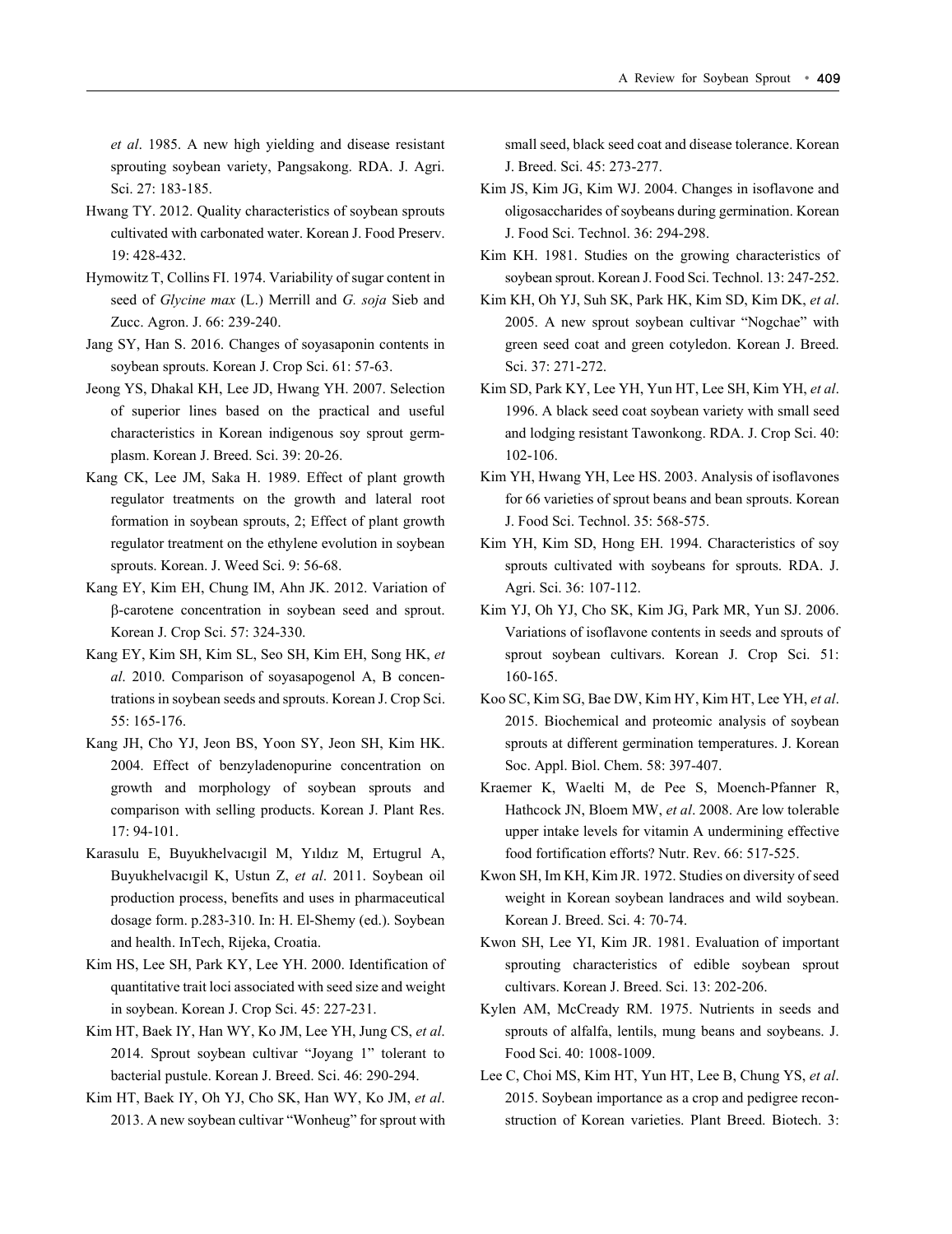179-196.

- Lee J, Hwang YS, Lee JD, Chang WS, Choung MG. 2013. Metabolic alterations of lutein, B-carotene and chlorophyll  $\alpha$  during germination of two soybean sprout varieties. Food Chem. 141: 3177-3182.
- Lee J, Renita M, Fioritto RJ, St Martin SK, Schwartz SJ, Vodovotz Y. 2004. Isoflavone characterization and antioxidant activity of Ohio soybeans. J. Agric. Food Chem. 52: 2647-2651.
- Lee JC, Hwang YH. 1996. Variation of asparagine and aspartic acid contents in beansprout soybeans. Korean J. Crop Sci. 41: 592-599.
- Lee JD, Hwang YH, Cho HY, Kim DU, Choung MG. 2002. Comparison of characteristics related with sprouts between *Glycine max* and *G. Soja.* Korean J. Crop Sci. 47: 189-195.
- Lee JD, Shannon JG, Jeong YS. Lee JM, Hwang YH. 2007a. A simple method for evaluation of sprout characters in soybean. Euphytica 153: 171-180.
- Lee JD, Yu JK, Hwang YH, Blake S, So YS, Lee GJ, *et al*. 2007b. Genetic diversity of wild soybean (*Glycine soja* Sieb. and Zucc.) accessions from South Korea and other countries. Crop Sci. 48: 606-616.
- Lee SC, Choi GG, Chang YN, Sheo HI. 1992. Studies on the performances characteristics of collected native sprout soybean. 1; Variation of characteristics in collected native sprout soybean. Korean J. Breed. Sci. 24: 87-95.
- Lee SH, Chung DH. 1982. Studies on the effects of plant growth regulator on growth and nutrition compositions in soybean sprout. J. Korean Agric. Chem. Soc. 25: 75-82.
- Lee SH, Park KY, Lee HS, Boerma HR. 1999a. Identification of quantitative trait loci associated with traits of soybean for sprout. Korean J. Crop Sci. 44: 166-170.
- Lee SH, Park KY, Lee HS, Park EH, Boerma HR. 2001. Genetic mapping of QTLs conditioning soybean sprout yield and quality. Theor. Appl. Genet. 103: 702-709.
- Lee SJ, Ahn JK, Khanh TD, Chun SC, Kim SL, Ro HM, *et al*. 2007c. Comparison of isoflavone concentrations in soybean (*Glycine max* (L.) Merrill) sprouts grown under two different light conditions. J. Agric. Food Chem. 55: 9415-9421.
- Lee SK, Moon JK, Jeong KH, Seo MJ, Kim YH, Yun HT, *et al*. 2009. A new variety "Singang" with resistance to soybean mosaic virus by molecular marker assisted selection. Korean J. Breed. Sci. 41: 568-573.
- Lee SO, Simons AL, Murphy PA, Hendrich S. 2005. Soyasaponins lowered plasma cholesterol and increased fecal bile acids in female golden Syrian hamsters. Exp. Biol. Med. 230: 472-478.
- Lee YS, Park RD, Rhee CO. 1999b. Effect of chitosan treatment on growing characteristics of soybean sprouts. Korean J. Food Sci. Technol. 31: 153-157.
- Liu K. 1999. Soybeans: Chemistry, technology, and utilization. Aspen publishers, Inc., Gaithersburg, Maryland.
- Messina M. 2000. Soyfoods and soybean phyto-oestrogens (isoflavones) as possible alternatives to hormone replacement therapy (HRT). Eur. J. Cancer 36 Suppl 4: S71-S72.
- Messina MJ, Persky V, Setchell KD, Barnes S. 1994. Soy intake and cancer risk: A review of the in vitro and in vivo data. Nutr. Cancer 21: 113-131.
- Miret JA, Munné-Bosch S. 2014. Plant amino acid-derived vitamins: Biosynthesis and function. Amino. Acids. 46: 809-824.
- Mizuno T, Yamada K. 2006. Proximate composition, fatty acid composition and free amino acid composition of sprouts. J. Integr. Study Diet. Habits. 16: 369-375.
- Mostafa MM, Rahma EH. 1987. Chemical and nutritional changes in soybean during germination. Food Chem. 23: 257-275.
- Oh BY, Park BH, Ham KS. 2003. Changes of saponin during the cultivation of soybean sprout. Korean J. Food Sci. Technol. 35: 1039-1044.
- Oh YJ, Cho SK, Kim KH, Kim YJ, Kim TS, Kim JG, *et al*. 2008. A new sprout soybean cultivar "Hoseo" with early maturity, small seed size and high sprout yielding. Korean J. Breed. Sci. 40: 479-483.
- Oh YJ, Cho SK, Kim KH, Kim YJ, Kim TS, Kim JG, *et al*. 2009a. A new soybean cultivar "Galchae" for sprout with brown seed coat, small seed size and high sprout yielding. Korean J. Breed. Sci. 41: 324-327.
- Oh YJ, Cho SK, Kim KH, Kim YJ, Kim TS, Kim JG, *et al*. 2009b. A new soybean cultivar, "Wonkwang" with sprout, high yielding, disease and lodging resistance. Korean J. Breed. Sci. 41: 158-162.
- Oh YJ, Kim KH, Suh SK, Cho SK, Kim YJ, Kim SD, *et al*. 2007a. A new soybean cultivar, "Jonam" for sprout with early maturity, small seed size and high sprout yielding. Korean J. Breed. Sci. 39: 500-501.
- Oh YJ, Kim KH, Suh SK, Kim SD, Cho SK, Park HK, *et al*. 2007b. A new soybean cultivar, "Wonhwang" with small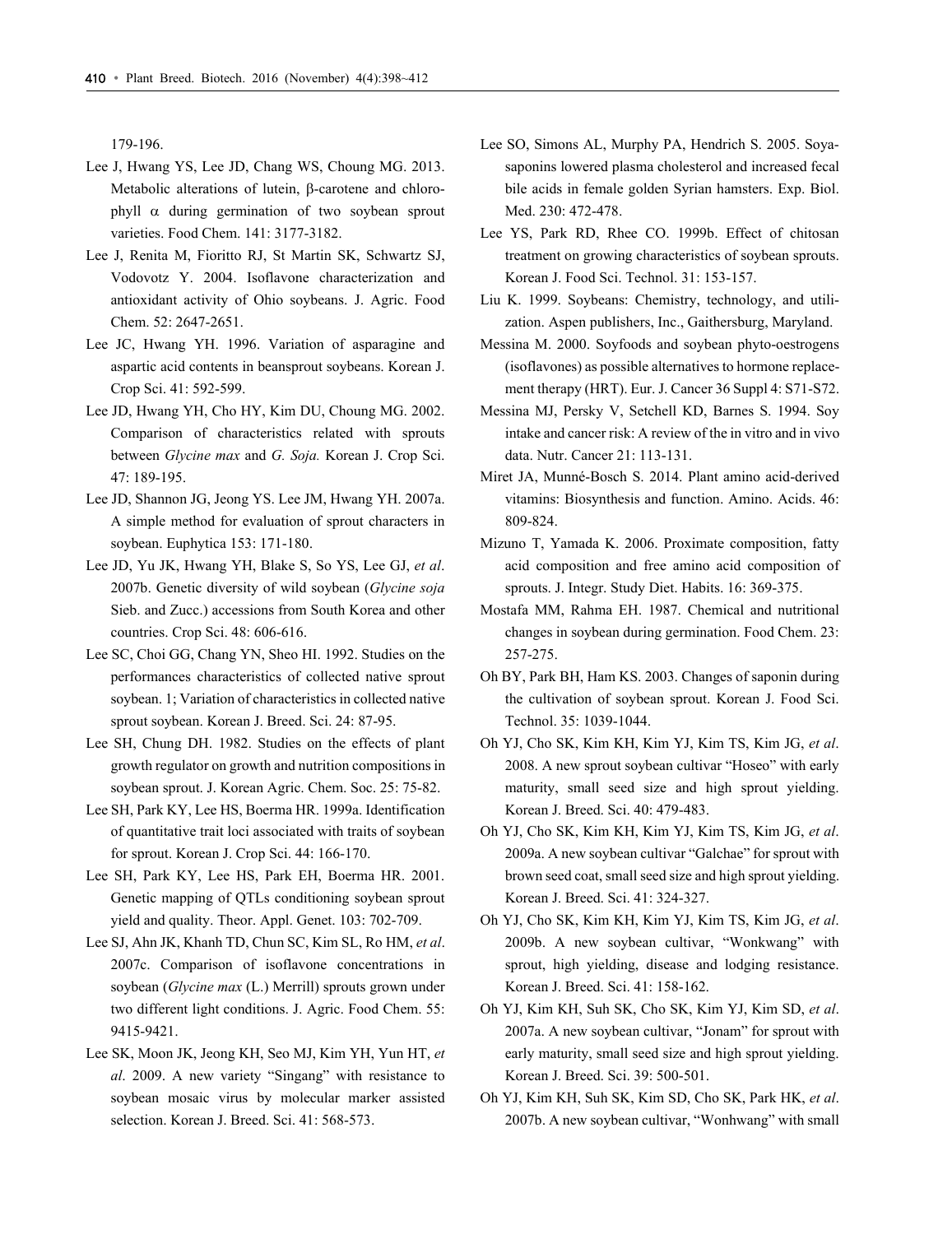seed size and high yielding for sprout. Korean J. Breed. Sci. 39: 82-83.

- Oh YJ, Kim KH, Suh SK, Kim SD, Park HK, Kim YD, *et al*. 2006a. A new soybean cultivar "Sokang" for sprout with small seed size, disease resistance and high yielding. Korean J. Breed. Sci. 38: 73-74.
- Oh YJ, Kim KH, Suh SK, Park HK, Lee MJ, Kim HS, *et al*. 2005. A new soybean cultivar for sprout with small seed size, disease resistance and high yield "Bosug". Korean J. Breed. Sci. 37: 109-110.
- Oh YJ, Kim KH, Yun HT, Park KY, Suh SK, Moon JK, *et al*. 2007c. A new soybean cultivar, "Pungwon" for sprout with disease resistance, lodging resistance and high yielding. Korean J. Breed. Sci. 39: 502-503.
- Oh YJ, Suh SK, Park HK, Kim KH, Kim HS, Kim YJ, *et al*. 2004. A new soybean cultivar "Dagi" suitable for sprout with high isoflavone and asparagine. Korean J. Breed. Sci. 36: 175-176.
- Oh YJ, Yun HT, Park KY, Moon JK, Kim KH, Suh SK, *et al*. 2006b. A new soybean cultivar "Jangki" for sprout with lodging resistance and adaptability for mechanized harvest. Korean J. Breed. Sci. 38: 137-138.
- Park KY, Kim SD, Ryu YH. 1994. Water uptake cotyledon damage after imbibition and hypocotyl elongation in soybean with different seed size and color. Korean J. Crop Sci. 39: 331-338.
- Park KY, Yun HT, Moon JK, Lee YH, Kim SL, Seo MJ, *et al*. 2005. A new soybean cultivar for sprout "Sojin". Korean J. Breed. Sci. 37: 113-114.
- Park MH, Kim DC, Kim BS, Nahmgoong B. 1995. Studies on pollution-free soybean sprout production and circulation market improvement. Korea Soybean Digest. 12: 51-67.
- Park WM, Kim JH. 1998. Effects of watering on yield of soybean sprout. Korea Soybean Digest. 15: 46-57.
- Philbrick DJ, Bureau DP, Collins FW, Holub BJ. 2003. Evidence that soyasaponin Bb retards disease progression in a murine model of polycystic kidney disease. Kidney Int. 63: 1230-1239.
- Phommalth S, Hwang YH, Jeong YS, Kim YH. 2008. Isoflavone composition within each structural part of soybean seeds and sprouts. J. Crop Sci. Biotech. 11: 57-62.
- Plaza L, de Ancos B. Cano PM. 2003. Nutritional and health-related compounds in sprouts and seeds of soybean (*Glycine max*), wheat (*Triticum aestivum* L.) and alfalfa

(*Medicago sativa*). Eur. Food Res. Technol. 216: 138-144.

- Prakash D, Upadhyay G, Singh BN, Singh HB. 2007. Antioxidant and free radical-scavenging activities of seeds and agri-wastes of some varieties of soybean (*Glycine max*). Food Chem. 104: 783-790.
- Price KR, Curl CL, Fenwick GR. 1986. The saponin content and sapogenol composition of the seed of 13 varieties of legume. J. Sci. Food Agric. 37: 1185-1191.
- Rupasinghe HPV, Jackson CJC, Poysa V, Berardo CD, Bewley JD, Jenkinson J. 2003. Soyasapogenol A and B distribution in soybean (*Glycine max* L. Merr.) in relation to seed physiology, genetic variability, and growing location. J. Agric. Food Chem. 51: 5888-5894.
- Seguin P, Zheng W, Smith DL, Deng W. 2004. Isoflavone content of soybean cultivars grown in eastern Canada. J. Sci. Food Agric. 84: 1327-1332.
- Shi H, Nam PK, Ma Y. 2010. Comprehensive profiling of isoflavones, phytosterols, tocopherols, minerals, crude protein, lipid, and sugar during soybean (*Glycine max*) germination. J. Agric. Food Chem. 58: 4970-4976.
- Shimoyamada M, Kudo S, Okubo K, Yamauchi F, Harada K. 1990. Distributions of saponin constituents in some varieties of soybean plant. Agric. Biol. Chem. 54: 77-81.
- Shimoyamada M, Okubo K. 1991. Variation in saponin contents in germinating soybean seeds and effect of light irradiation. Agric. Biol. Chem. 55: 577-579.
- Shin DC, Baek IY, Han WY, Choung MG, Oh SK, Kang ST, *et al*. 2003. A new soybean cultivar for sprout "Dachaekong" with small seed, early maturity, and high isoflavone content. Korean J. Breed. Sci. 35: 269-270.
- Shin DC, Baek IY, Kang ST, Choung MG, Han WY, Kim SD, *et al*. 2002. A new soybean variety for sprout with small seed, high isoflavone content, and high yielding "Sorogkong". Korean J. Breed. Sci. 34: 134-135.
- Shin DC, Kim YC, Park CK, Sung DK, Suh HS, Chung GS. 1989. A new soybean variety "Namhaekong" for bean sprouts. Res. Rept. RDA (U & I) 31: 7-10.
- Shin DC, Park CK, Cho EG, Sung DK, Chang SD, Chung GS, *et al*. 1988. A new high yielding and disease resistant sprouting soybean variety "Eunhakong". Res. Rept. RDA (U & I) 30: 17-20.
- Silva HC, Braga GL, Bianchi MLP, Rossi EA. 1990. Effect of germination on oligosaccharide and reducing sugar contents of Brazilian soybean cultivars. Alim. Nutr. Sao